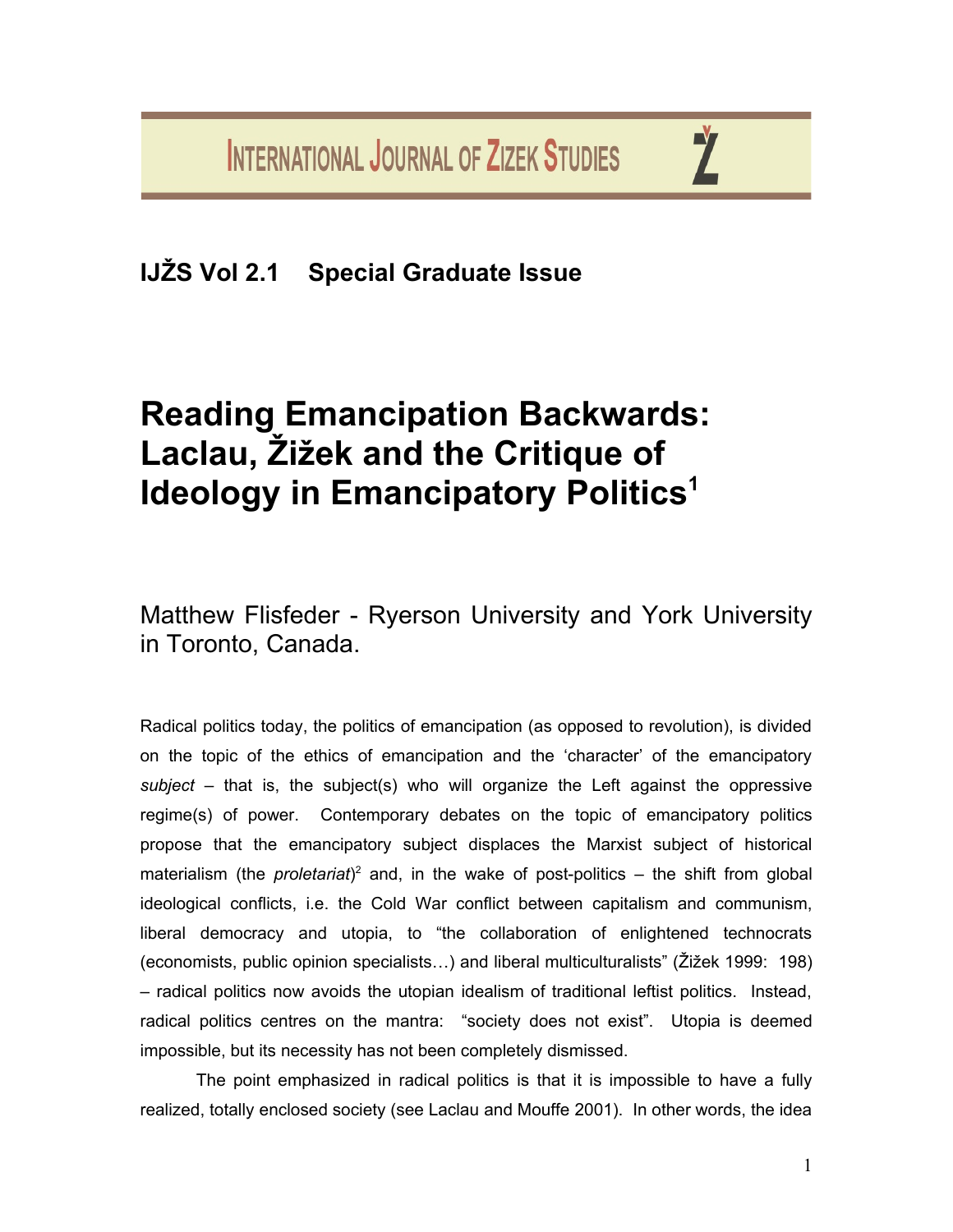of 'society' is somewhat akin to the idea of utopia. Society as a fully closed system, according to Laclau and Mouffe, is impossible. 'Non-society', rather, is organized around a non-resolvable antagonism, however; the *appearance* of a fully closed society is produced by way of some kind of ideological fantasy, on the one hand, or by the temporary hegemonic content of mass mobilizations of political actors against oppressive regimes of power, on the other. Fantasy creates the illusion of completeness: the possibility of reconciliation between some mythical origin and a future utopian ideal; it is an ideal which is captured by the notion of 'emancipation'. Emancipatory politics, therefore, exposes the fantasy, makes it transparent, and restores antagonism as a central ordering principle: it represents the impossible completeness of society.<sup>3</sup> But the question remains: is it possible to transcend (or traverse) the fantasy? Is emancipation possible?

Debate continues to haunt the theoretical analysis of radical emancipatory politics against the dominant, oppressive regimes of power. In this debate, two contemporary theorists, Ernesto Laclau and Slavoj Žižek, have formulated opposed positions on the character of the emancipatory subject and the ethics of emancipation. Within their debate on emancipatory politics, Laclau and Žižek have produced a highly advanced matrix for the critique of ideology, based on a critical *mélange* of post-Marxist theory and Lacanian psychoanalysis.

The opposition between Laclau and Žižek can be seen as one of the central theoretical conflicts around which leftist politics are organized today. Laclau (with Chantal Mouffe), on the one hand, argues for a radical democratic politics sutured by his version of hegemony and populism. For him, the emancipatory subject can be represented by the populism of the *lumpenproletariat*, or the "absolute 'outsider'" (Laclau 2005: 144). According to Laclau, against Marx who conceived the "'inside' of history… as a history of production," the expulsion of the *lumpenproletariat* from the field of historicity "is the very condition of possibility of a pure interiority, of a history with coherent structure" (Ibid). He argues that "any kind of underdog, even in the extreme and purely hypothetical case in which it is exclusively a class defined by its location within the relations of production, has to have something of the nature of the *lumpenproletariat* if it is going to be an antagonistic subject" (Ibid: 152). For Žižek, on the other hand, class struggle remains the central overdetermining factor of political struggle, or political antagonism (to use Laclau's terms). In contrast to Laclau, the emancipatory subject *par excellence* for Žižek is, in fact, the *proletariat* – that is, a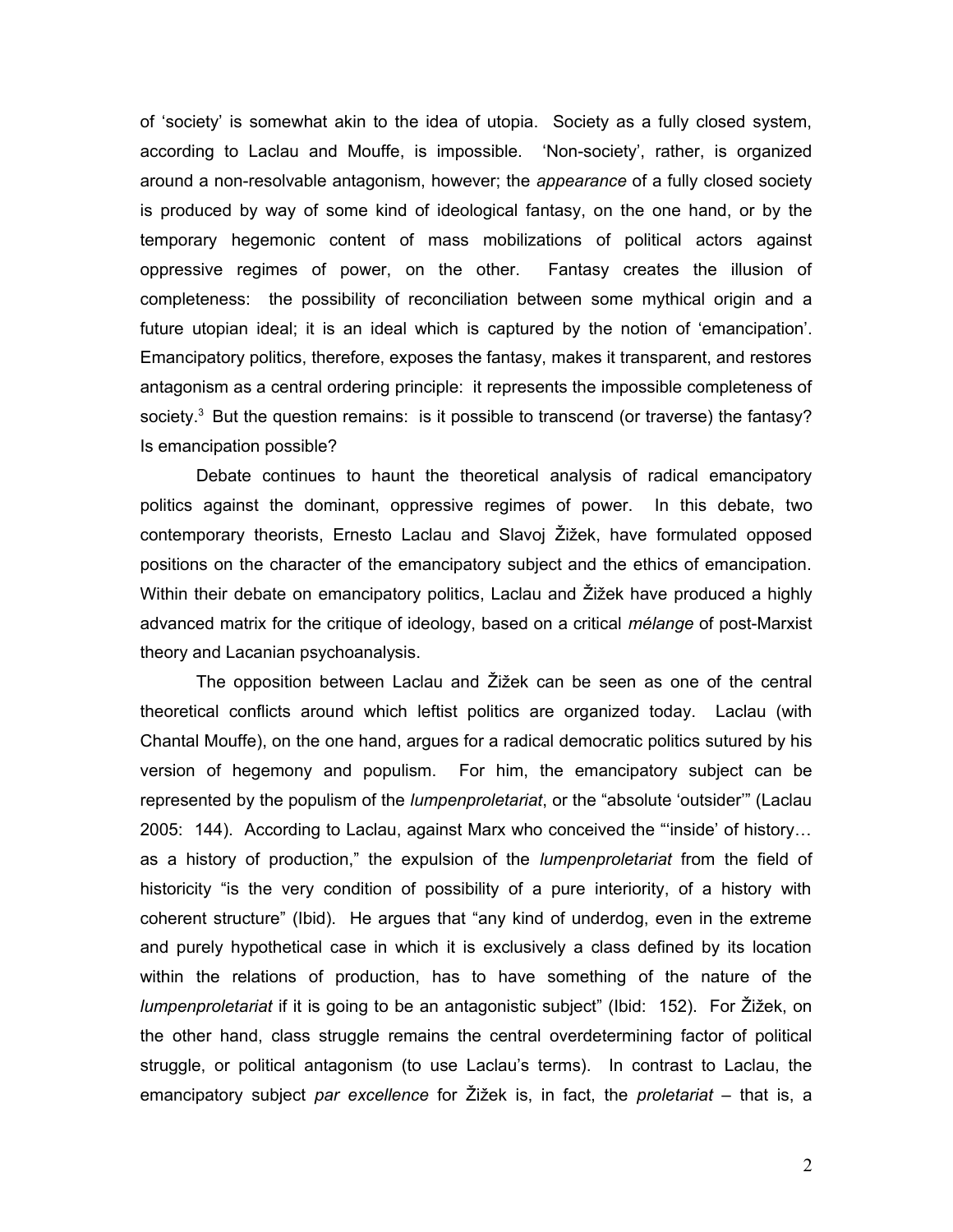nongroup within the "social edifice" itself (Žižek 2006a: 565).

The *proletariat* exists as a contradictory group, which is both included and excluded from society. It is included in the sense that it is required "in order for the dominant to reproduce themselves and their rule," however; the *proletariat* is excluded in the sense that society "cannot find a proper place for them" (Žižek 2006a: 565). The *lumpenproletariat*, in contrast, is denied any historicity, in Marxist theory, in the relations of production. It is that group which is socially *and* economically marginalized by the capitalist relations of production. It is, as Žižek suggests, "a free-floating element that can be used by any strata or class" (Ibid).<sup>4</sup> Therefore, from his perspective, the *lumpenproletariat* is that group that can be appropriated by either the populism of the oppressive regime or by the populism of 'the people', which is the (interim) name Laclau (2005) associates with his emancipatory actors.

Nevertheless, Laclau points out that Žižek's logic suffers from the same kind of flaws found in Marx's reasoning. For Marx, the historical "actor" has to occupy a place within the relations of production. However, as Laclau points out, "this location is precisely what the *lumpenproletariat* does not have" (Laclau 2006: 667). According to Laclau, Marx concludes – and this, for Laclau, is one of the inherent flaws in Marx's reasoning – that "the *lumpenproletariat* should be denied any historicity" (Ibid).

Rather than seeing Laclau and Žižek's approaches as completely antagonistic, we can, instead, locate their points of convergence and commensurability. Despite their recent debates (see Butler, et al. 2000; Laclau 2006; Žižek 2006a, and; Žižek 2006b), it is possible to situate where they are consistent with each other in their theorizations of hegemony and ideology, respectively. This is considered in the following by reading each through the points of the other's critique. In doing so, we will locate places where each approach is consistent, or may be subsidized, with the claims of the other.

The proceeding is an analysis of the debate between Laclau and Žižek on the topic of emancipation, but it is also a reading of their methodological approach to this study. By analyzing their readings of emancipation, I argue that a 'happy encounter' of Laclau and Žižek can be produced for the purpose of conducting ideological critique. Laclau and Žižek share a unique understanding of ideology and hegemony. It is only in the particular content of emancipation that they begin to diverge. In assessing their positions on the character of the emancipatory subject, the following considers the opposition between populism (which is Laclau's ideal formation of emancipatory politics) and class struggle, Laclau and Žižek's considerations on the universal and the particular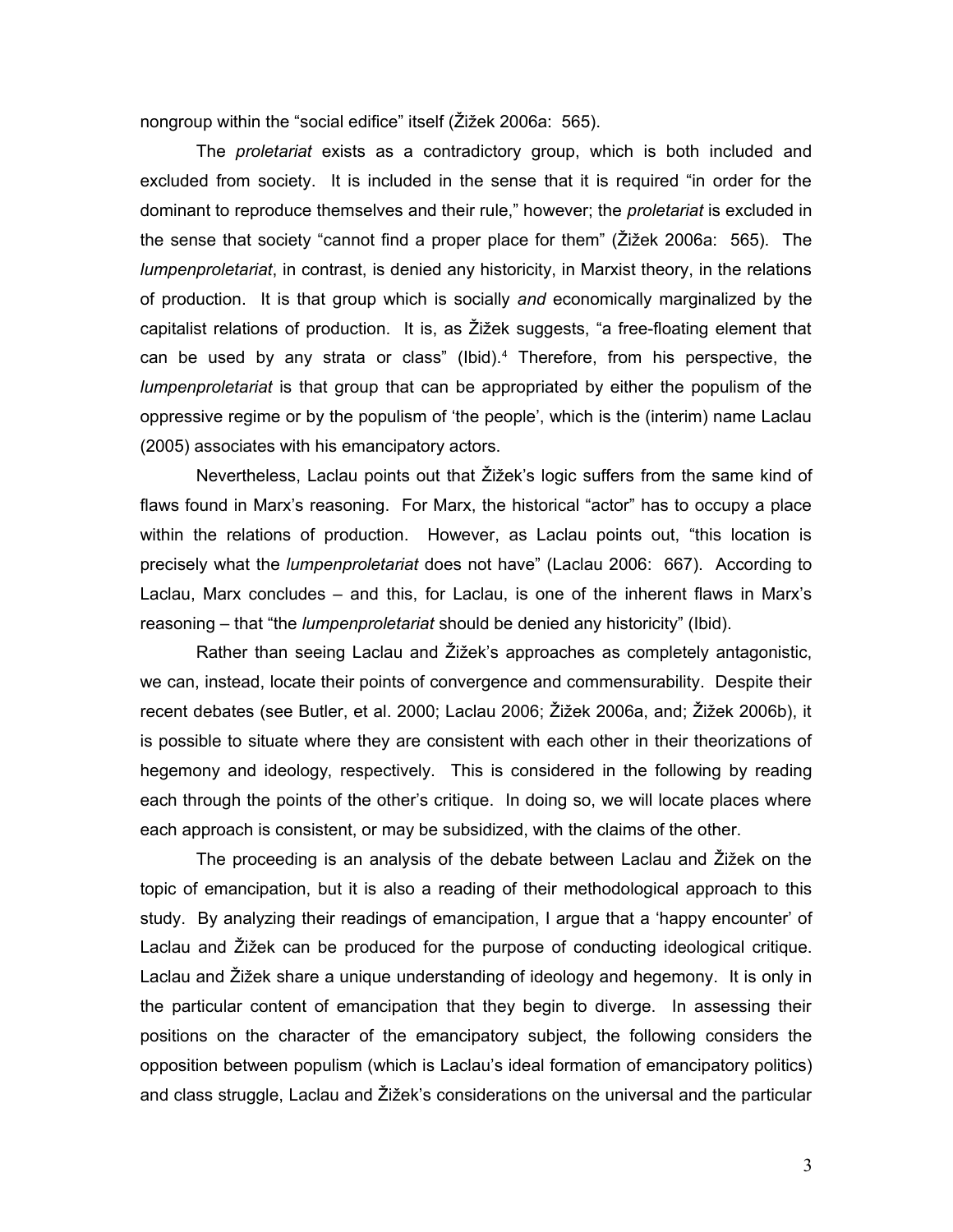as they relate to the form and content of emancipatory struggles, and the use of Lacanian psychoanalytic theory in the process of elaborating on political struggle/antagonism – something of which both Laclau and Žižek employ in order to make their respective cases. Although they come to different conclusions regarding the ethics of emancipation and the character of the emancipatory subject(s), the present analysis highlights the ways in which Laclau and Žižek have developed an appealing approach for the study of ideology. This will become evident as we move backwards from the point of their split towards their points of convergence. It will become clear that moving backwards is exactly the approach necessary for an ideological critique of emancipation.

#### **Populism and Class Struggle**

In his book, *On Populist Reason* (2005), Laclau claims that the unity of a political group is "the result of an articulation of demands" (Laclau 2005: ix). However, according to him, the articulation of this unity does not necessarily correspond to some preestablished, positive entity. The multitude of groups with claims against the oppressive regime exists in a differential relationship to each other. They are divided by social, cultural, economic and political antagonisms.<sup>5</sup> Since demands are made against institutions, it is, rather, *a shared negativity* which unites the 'the people' – Laclau's emancipatory subjects – against an oppressive regime. Despite their differences, what they share is a collective opposition to the dominant regime. Populism, for Laclau, is, thus, "a way of constructing the political" (Ibid: xi). It is a category of political unity that is structured around antagonism: the impossibility of a total, full or closed society (see Laclau and Mouffe 2001: 125). What Laclau's theory of populism proposes, then, is that the 'naming' of the emancipatory subject or group is *no*t something that precedes the emancipatory struggle. For him, emancipatory politics should not be organized around any particular group or conflict. Rather, the unity of the group is forged through a logic of articulation of equivalential demands (Laclau 2005: x). When the various political agents come together to articulate the same demands against the oppressive regime, a new political unity emerges. For Laclau, the 'naming' of the group occurs simultaneously with the articulation of demands and not before.

The 'people' is not something that pre-exists; it is that which is discursively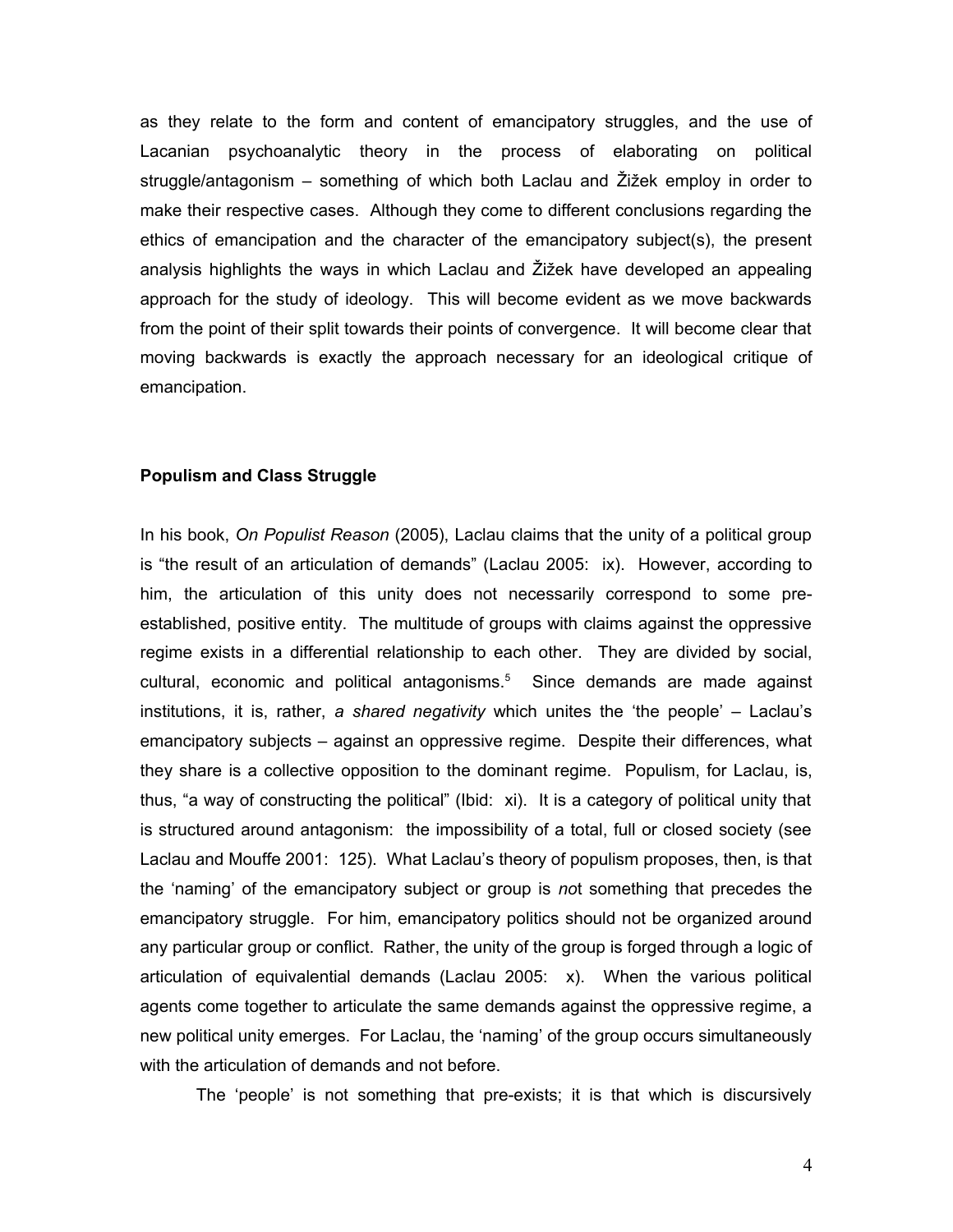constructed in the process of emancipatory struggle. As Žižek puts it, for Laclau "the fact that some particular struggle is elevated into the 'universal equivalent' of all struggles is not a predetermined fact but itself the result of the contingent political struggle for hegemony" (Žižek 2006a: 554). Žižek, in contrast, sees the emancipatory subject or group as something that *does* pre-exist the struggle for emancipation, however; it is unknowable since, in the process of emancipatory struggle, it lacks symbolic integration. According to him,

the identity of an object in all counterfactual situations – through the change of all its descriptive features – is *the retroactive effect of naming itself*: it is the name itself, the signifier, which supports the identity of the object. That 'surplus' in the object which stays the same in all possible worlds is 'something in it more than itself', that is to say the Lacanian *objet petit a*: we search in vain for it in positive reality because it has no positive consistency – because it is just an objectification of a void, of a discontinuity opened in reality by the emergence of the signifier. (Žižek 1989: 94-95)<sup>6</sup>

As Laclau suggests, Žižek's theory is that, if the object (or the signifier of the group) "remains the same beyond all its descriptive changes… the 'X' [the object resisting symbolic integration] is a retroactive effect of naming" (Laclau 2005: 102). The emancipatory subject is, thus, for Žižek, a product of its relation to an 'indivisible remainder': the *objet a* or master signifier. It is that which persists beyond all attempts at its diffusion through symbolic integration.

According to Žižek, this signifier which resists symbolic integration is represented by the Lacanian *objet a* – the master signifier, or the quilting point (*point de caption*, or, as it is theorized by Laclau and Mouffe, a 'nodal point'). The name of this signifier, as Laclau points out, "brings about the unity of a discursive formation" but it "has no positive identity of its own" (Laclau 2005: 103). However, what Žižek, in fact, proposes is that this remainder, this signifier resisting symbolic integration, is the "overdetermining principle of articulation of the multitude of emancipatory struggles" (Žižek 2006b: 193). For him, the signifier for this overdetermining principle is class struggle.

The reason why Žižek proposes class struggle as the overdetermining principle of emancipatory struggle has to do with his understanding of exclusion. According to Žižek, the political philosophy of liberal democracy claims to be neutral and impartial. However, he argues that neutrality is impossible, "there is no way to avoid being partial" (Žižek 2006c: 178). Liberal democracy, as Žižek understands it, is a centrist political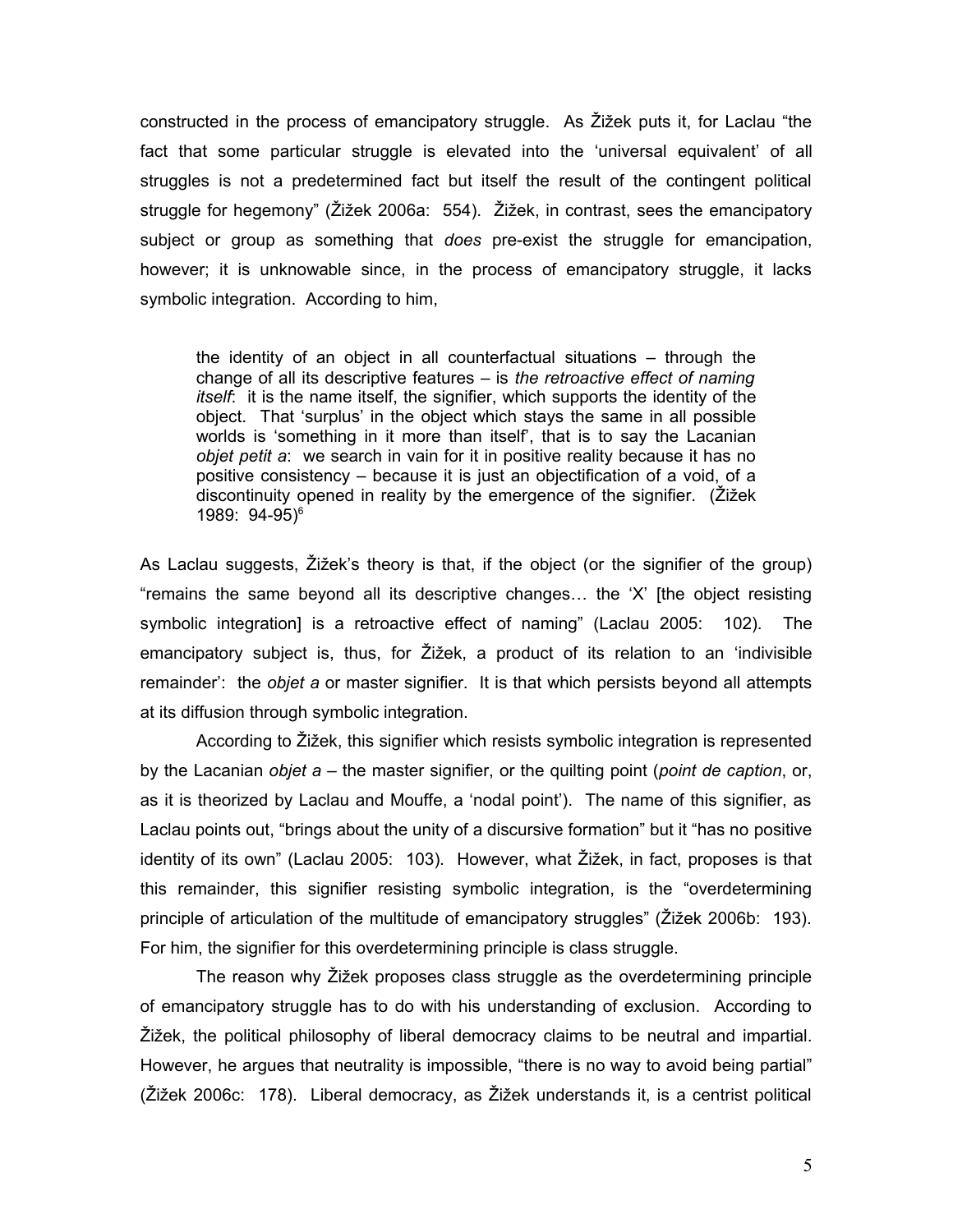philosophy which has been placed in between the right and the left, and that its proponents claim that both polar ends ultimately lead towards a "totalitarian threat to the rule of Law" (Ibid). In contrast to this, Žižek argues that, in fact, each of the two extremes follows a different logic.

On the one hand, Žižek suggests, "the right legitimizes its suspension of the Ethical by its *anti-universalist* [emphasis added] stance, by way of reference to its particular (religious, patriotic) identity which overrules any universal moral or legal standards" (Žižek 2006c: 178). On the other hand, "the Left legitimizes its suspension of the Ethical precisely by means of reference to *the true universality to come* [emphasis added]" (Ibid). As Žižek has it, the leftist perspective accepts the "antagonistic character of society," the truth that there is no neutrality, and still maintains its universalist position. This, he claims, "can only be conceived if *the antagonism is inherent to universality itself*, that is, if universality itself is split into the 'false' concrete universality that legitimizes the existing division of the Whole into functional parts and the impossible/Real demand of 'abstract' universality" (Ibid). The leftist project, thus, according to Žižek is "to question the concrete existing universal order on behalf of its symptom, of the part that, *although inherent to the existing universal order* [emphasis added], has no 'proper place' within it" (Ibid). By way of 'identifying with the symptom', Žižek proposes that leftist struggle "asserts (and identifies with) *the point of inherent exception/exclusion*, *the 'abject'*, *the concrete positive order*, *as the only point of true universality*, as the point which belies the existing concrete universality" (Žižek 2006c: 178-179). Thus, the 'concrete' universality of leftist struggle – the abject subjects of the abstract universalism of the dominant order – comes about in relation to the point of exclusion of the abstract universality of the dominant  $-$  of that which is excluded from what is claimed to be universal. Read *retroactively*, as the remainder of symbolic integration, class struggle, for Žižek, is the signifier of this antagonism. It is the signifier that identifies with the symptom.

The opposition between Laclau and Žižek can, in part, be read as a dispute over the particular content of the exclusion to the claims of the dominant towards universal inclusion. Both Laclau and Žižek (ultimately) agree that the onslaught of the enemy "is the precondition of any popular identity" (Laclau 2006: 648). So a preliminary inquiry into both Laclau's and Žižek's approaches must ask: what is our point of departure? What/who is the enemy? Žižek claims that Laclau's approach towards conceiving 'the people' as the emancipatory subject discursively constructs the enemy as a positive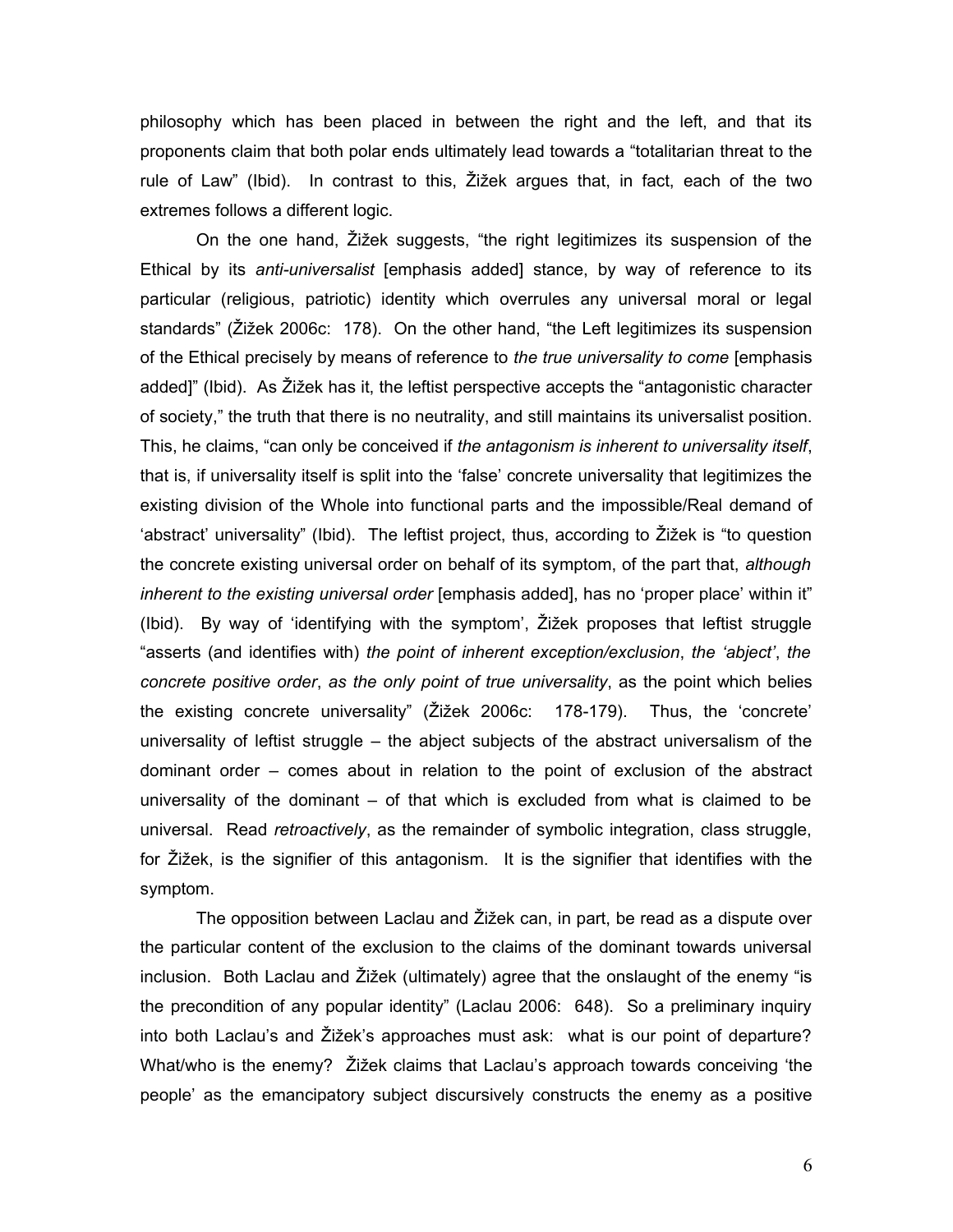ontological entity (Žižek 2006a: 556). Conceiving the place of the enemy is difficult since it is split between being a positive ontological entity (the state, multi-national corporations, the media) and the symbolic order as such: the big Other. People are, thus, made subjects in two ways: as subjects of the dominant social-political order, and as subjects of the symbolic order. However, both Laclau's and Žižek's approaches necessarily assume that there exists some group that requires emancipation. Thus, at its base, emancipatory politics assumes: 1) that there is an 'enemy' that claims to be inclusive but is, in fact, exclusive, and; 2) that there is some oppressed and/or exploited group that requires emancipation. To this we can add that, for emancipatory politics, rather than fight for inclusion, there is a desire to abolish the reigning order itself: *to maintain the antagonism central to radical politics*. 7 It is, thus, important to question the element of *antagonism* in emancipatory politics. Laclau's analysis of emancipation is a good place to begin considering an ideological critique of emancipatory struggle and the structuring role of antagonism. This is also a fine starting point for understanding the necessity of a 'backwards' reading of emancipation.

#### **Emancipation**

According to Laclau, emancipation is organized around six 'dimensions': the dichotomic dimension; a holistic dimension; the transparency dimension; "the *preexistence* of what has to be emancipated *vis-à-vis* the act of emancipation"; a dimension of ground, and; a rationalistic dimension (Laclau 1996: 1-2). The dichotomic dimension represents the discontinuity between the "emancipatory moment" and the social order that precedes this moment, while the holistic dimension is related to that which proceeds or follows the moment of emancipation; the holistic dimension represents the effect of emancipation on the rest of social life. Thus, both the dichotomic and the holistic dimensions relate to the sequential, before and after, aspects of emancipation, with the "emancipatory moment" representing the point of reference (the master-signifier) to each. However, the meaning of the "emancipatory moment" is relative to each dimension since social life is supposedly transformed following the "emancipatory moment." Therefore, the meaning of that which *pre*ceded the "emancipatory moment" – the *ancien regime* of social life – is transformed by that which follows. This is problematic since, if the "emancipatory moment" were truly successful, it would erase the circumstances out of which it was produced, thus transforming the grounds for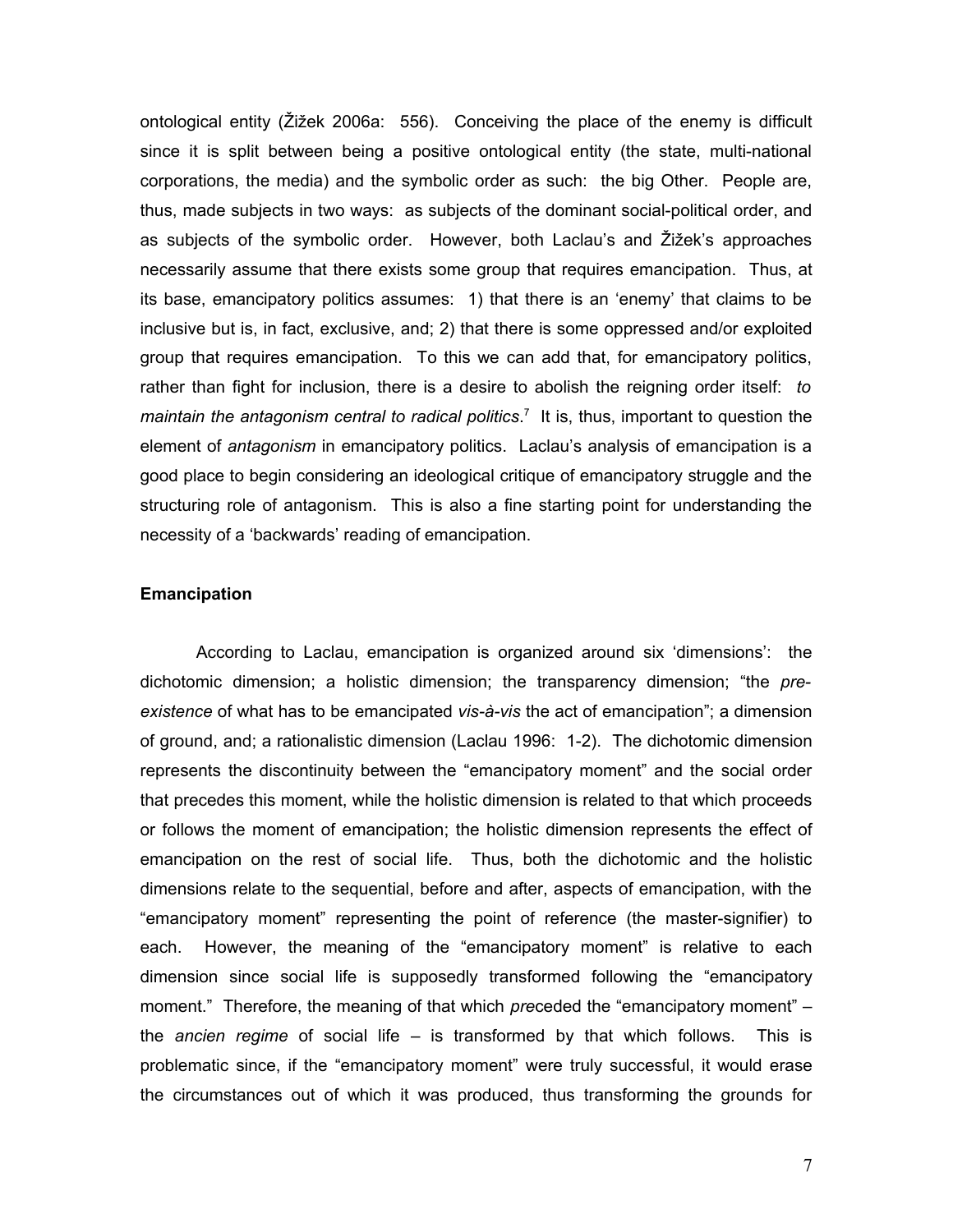emancipation. As a result – and this is one of the basic claims of Laclau and Mouffe – *antagonism is impossible to resolve*.

Transparency, as it is discussed by Laclau, can be viewed as somewhat analogous to the Hegelian Absolute: it represents the eradication of alienation in all of its forms (religious, political, economic, etc.); it is that which occurs when there is "absolute coincidence of human essence with itself and there is no room for any relation of either power or representation" (Laclau 1996: 1). In a sense, the element of transparency represents *the utopian ideal of emancipation*. We can already see that the dimension of transparency stands in as a necessary fiction. This, for Laclau, represents that which, in Marxism, is the future communist utopia with the withering away of the state, as well as other theories regarding the 'promise' of humanist, or naturalist reconciliation. Emancipation, in this sense, would represent "the elimination of power, the abolition of the subject/object distinction, and the management – without any opaqueness or mediation – of communitarian affairs by social agents identified with the viewpoint of social totality" (Laclau 1996: 1). From Laclau's position on the impossible completeness of society, we should consider the dimension of transparency as one that can never be realized. The dimension of transparency in emancipatory politics is, thus, impossible. This being the case, we arrive at a conundrum: *if transparency is impossible, what is the point of emancipatory politics*?

For Laclau and Chantal Mouffe, radical and plural democracy assumes a limit to objectivity, which is what they refer to as *antagonism* (Laclau and Mouffe 2001: 122). Antagonism represents the impossibility of a fully constituted society (Ibid: 125). However, they claim that "if society is not totally possible, neither is it totally impossible… if society is never transparent to itself because it is unable to constitute itself as an objective field, neither is antagonism entirely transparent" (Ibid: 129). Therefore, the dimension of transparency in Laclau's analysis of emancipation represents the possibility *and* the impossibility of realizing the totality of society. (As we will see, the 'promise' of transparency is related to Žižek's notion of ideological fantasy).

The fourth dimension of Laclau's analysis is the pre-existence of what has to be emancipated. As he argues, "there is no emancipation without oppression, and there is no oppression without the presence of something which is impeded in its free development by oppressive forces" (Laclau 1996: 1). From this, we can understand the dimension of transparency as something that is related to that which is being impeded, oppressed or exploited. Transparency would allow for the free development of what was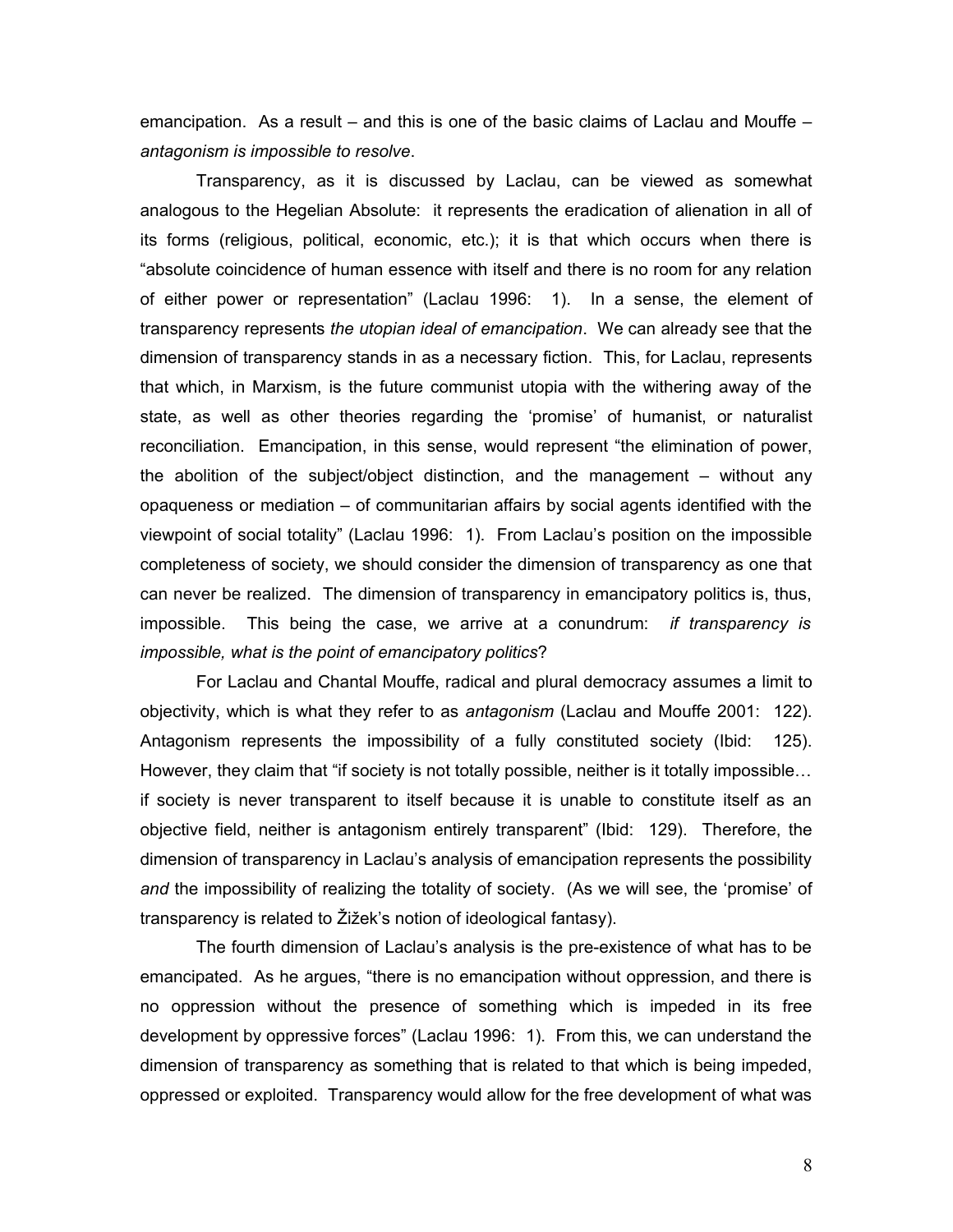previously inhibited by the oppressive forces. Emancipation, according to Laclau, is the liberation "of something which precedes the liberating act" (Ibid). Nevertheless, in his theorization of emancipation, this 'something' remains empty, without definition. This is a strategic move for Laclau since, when speaking of liberation it is important not to fall into the trap of messianic eschatology. If we follow the logic of the messianic we risk falling into the trap of oppressive abstract universalism. Therefore, the promise of transparency, as we will see, is both a progressive and a retroactive conception. It is progressive in the sense that its promise represents a goal towards which emancipation aims. However, it is retroactive in the sense that the pre-existence of that which is to liberated follows from the existence of the oppressive forces. In other words, *the oppressive force is the precondition of that which is to be liberated*. We can only locate exclusion and inhibition in relation to the abstract universalism of the dominant order. Furthermore, the subject-identity of those who require emancipation is interpellated by the dominant order. Thus, we are not talking about liberating and reuniting the subject/object relation; we are not talking about returning humanity to its primal species being, or some kind of humanist reconciliation of humanity with its primal state of existence. In assessing the opposition between oppressor and oppressed we come to understand that that which requires liberation and that which impedes liberation exist in an antagonistic, although contingent relationship.

From a strictly humanist perspective, that which is to be emancipated, or liberated, pre-exists the oppressive force. The humanist position holds that the oppressed group is the precondition of emancipation. In other words, this position conceives of some primal state of existence as the precondition for emancipation, as if, before the presence of the oppressive force, people were truly free in nature. In contrast to this, we should avoid the temptation to perceive some kind of human nature that is being inhibited by the oppressive forces. Rather, we should discursively construct the identity of those who are excluded by the oppressive force. However, against liberal centrism, which aims at a politics of inclusion, thus avoiding the inherent exclusion of the oppressive regime and masking the antagonism at its core, the radical solution is to completely eradicate the forces of oppression. The discursive construction of the excluded is, therefore, constructed retroactively. What older theories perceive as the primal state of nature is, in fact, *the symptom of the present conditions of oppression*.

The dimension of ground follows logically from the assertion that the past is the symptom of the present conditions of oppression. Therefore, it is also related to the first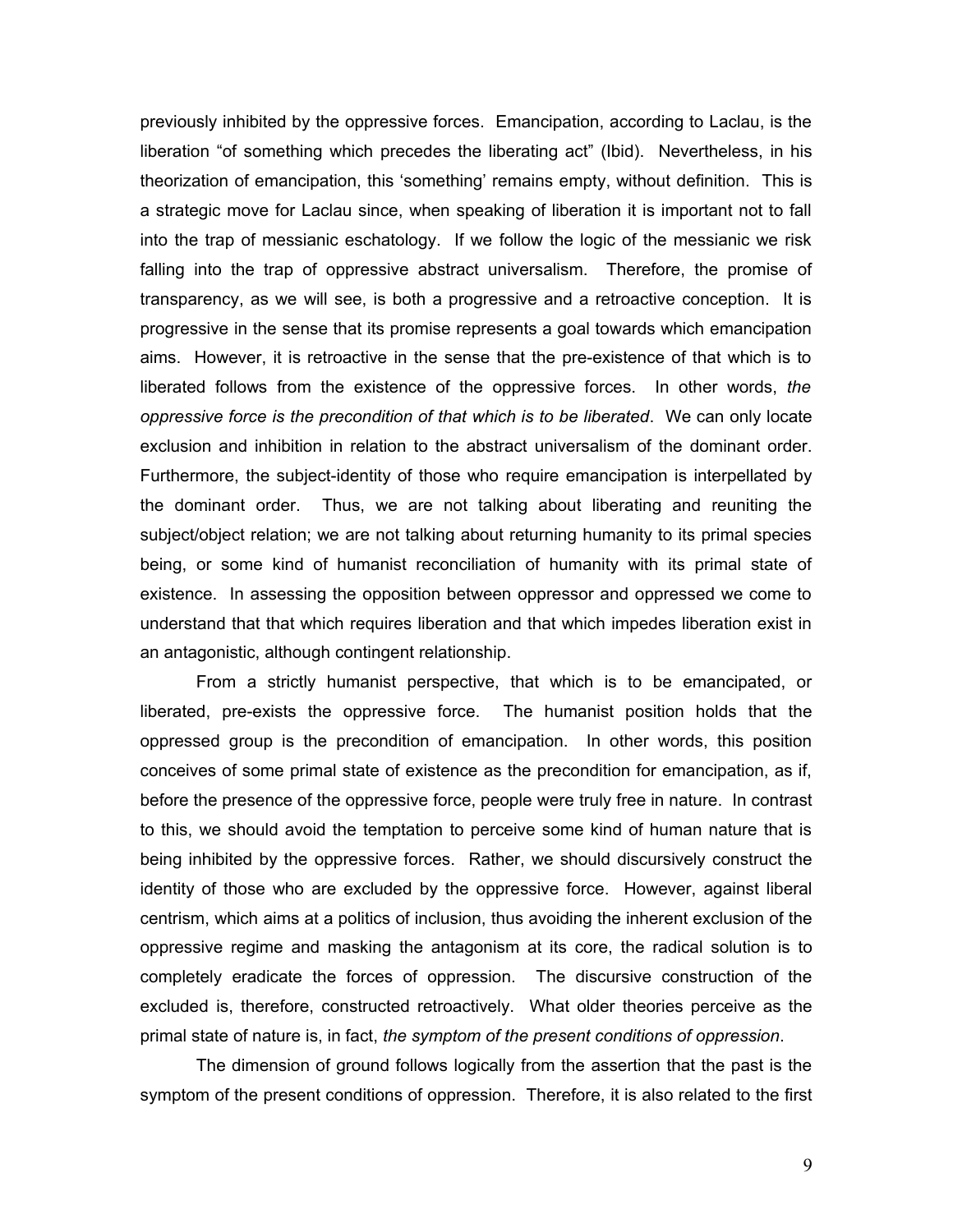two dimensions, the dichotomic and the holistic. The dimension of ground represents the level of the social on which the emancipatory moment, 'demand' or 'act', occurs. According to Laclau, a truly radical moment of emancipation *can leave no traces behind of that which it followed*. Therefore, the act of emancipation has to transform the entire ground on which it is structured (Laclau 1996: 2). Thus, *every emancipatory moment, every emancipatory act, transforms the very co-ordinates of the antagonism*. In doing so, *it retroactively recreates and renews the promise of transparency*. We can deduce from this that, *with every act of liberation a new antagonism is produced*, which equally produces a new ground for emancipation.

Laclau's final dimension, the rationalistic dimension, invokes a relation to the Lacanian concept of the Real – the kernel around which the symbolic order is organized. According to Laclau, "full emancipation is simply the moment in which the real ceases to be an opaque positivity confronting us, and in which the latter's distance from the rational is finally cancelled" (Laclau 1996: 2). The problem with rational, secular eschatology, for Laclau, is that it "has to show the possibility of a universal actor who is beyond contradictions between particularity and universality" (Ibid: 11). However, this political actor cannot exist without the pre-existence of some identity that represses her from fully developing, making the idea of emancipation meaningless (Ibid: 3). This is one reason why, in Lacanian terms, the subject is always split; it is the subject of a lack (see, for example, Lacan 1977: 203-215). Thus, according to Laclau, "*true* emancipation requires a *real* 'other'" (Laclau 1996: 3).

If the identity seeking emancipation, the emancipatory subject, precedes, then the Other is discursively constructed and is not a *real* Other. If, instead, the oppressive Other precedes the emancipatory subject, the identity of the subject itself must be discursively constructed in opposition to the Other. Essentially, we must come to recognize that there is a lack in both the subject *and* the Other, and that neither is complete or universal. Rather, each is split between both positive and negative contents: that which it has and that which it lacks. According to Laclau, "this constitutive split shows the emergence of the universal within the particular" (Laclau 1996: 14).

Laclau's dimensions of emancipation are useful in pointing towards and assessing some particularity from which the universal arises. In the case of each dimension of emancipation, its meaning ultimately relates back to the moment emancipation itself. It is this particularity which informs, retroactively, the meaning of the ground. Laclau and Žižek break ways when it comes to the particular content and ethics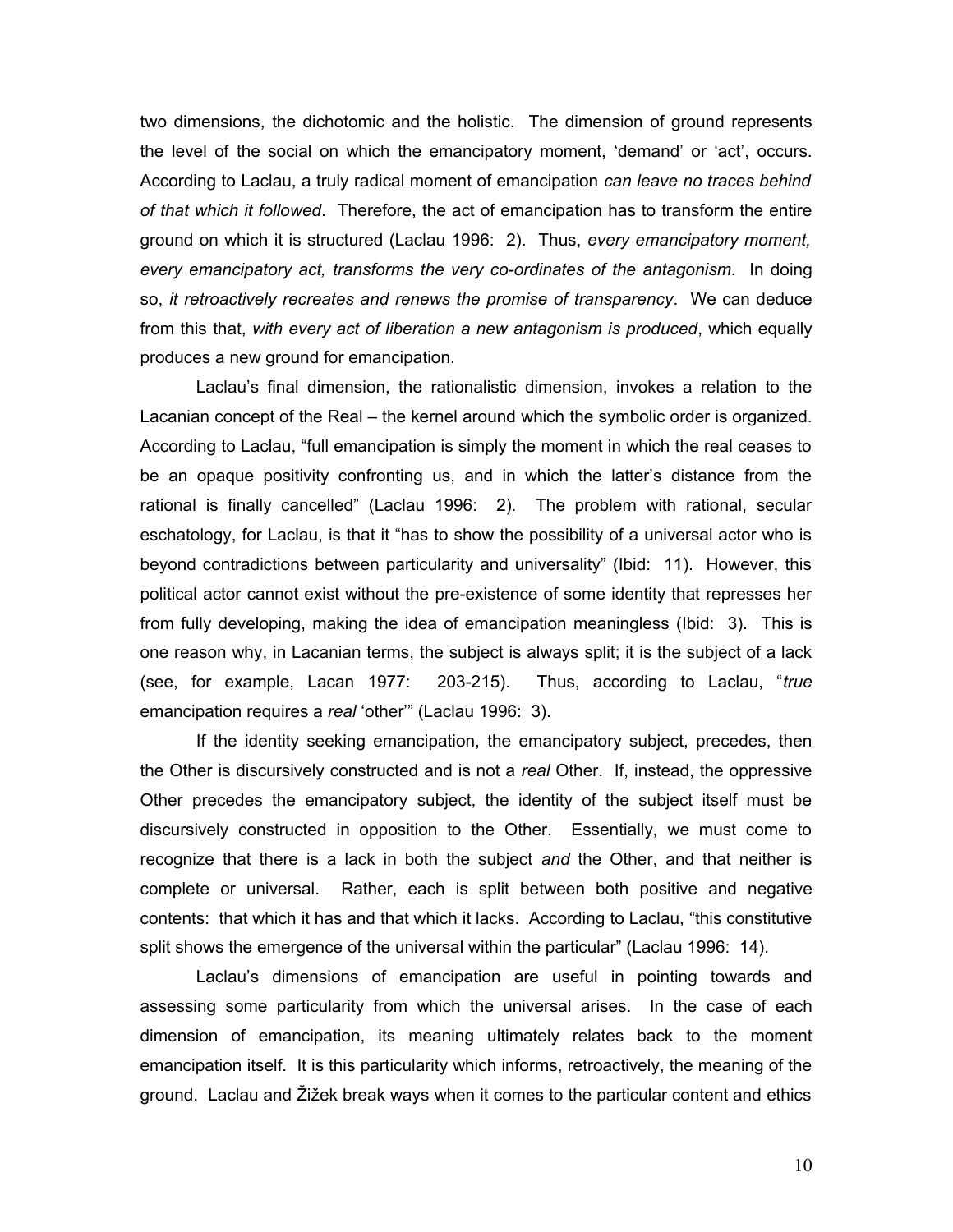of emancipation, yet their approaches to the study of the particular overlap. They both conceive the particular content of emancipation in relation to notions of hegemony and ideological struggle.

### **Universal and Particular, or the Relation between Master Signifier and Empty Signifier: Ideology and Hegemony**

Laclau emphasizes that, because of the split between the positive and negative contents of the subject and the Other,

(1) the universal has no content of its own, but is an absent fullness or, rather, the signifier of fullness as such, of the very idea of fullness; (2) the universal can only emerge out of the particular, because it is only the negation of a *particular* content that transforms that content in the symbol of a universality transcending it; (3) since, however, the universal – taken by itself – is an empty signifier, *what* particular content is going to symbolize the latter is something which cannot be determined either by an analysis of the particular in itself or of the universal. (Laclau 1996: 15)

For Laclau, then, the universal is empty, it can only emerge through the negation of various other particulars, and the content of this particular standing in for the universal cannot be detected by an analysis of the particular itself. In Marxism, however, there is a name for this effect of a particular content standing in for the emptiness of the universal: ideology; and, it is the relation of ideology to hegemony that accounts for its pervasiveness – it accounts for its standing in as the master-signifier of the universal and for the interpellation of subjectivity.

According to Žižek, "in the predominant Marxist perspective the ideological gaze is a *partial* gaze overlooking the *totality* of social relations, whereas in the Lacanian perspective ideology rather designates *a totality set on effacing the traces of its own impossibility*" (Žižek 1989: 49). In Marxism, ideology represents the universalization of a particular content, the particular standpoint of the bourgeoisie. The primary ideological gesture, from a Marxist perspective, is, thus, to frame reality according to the particular perspective of the ruling class. However, by invoking a Lacanian reading of ideology, Žižek argues that we should no longer speak of ideology simply as false-consciousness.

The difference between the Marxist and Lacanian perspectives on ideology,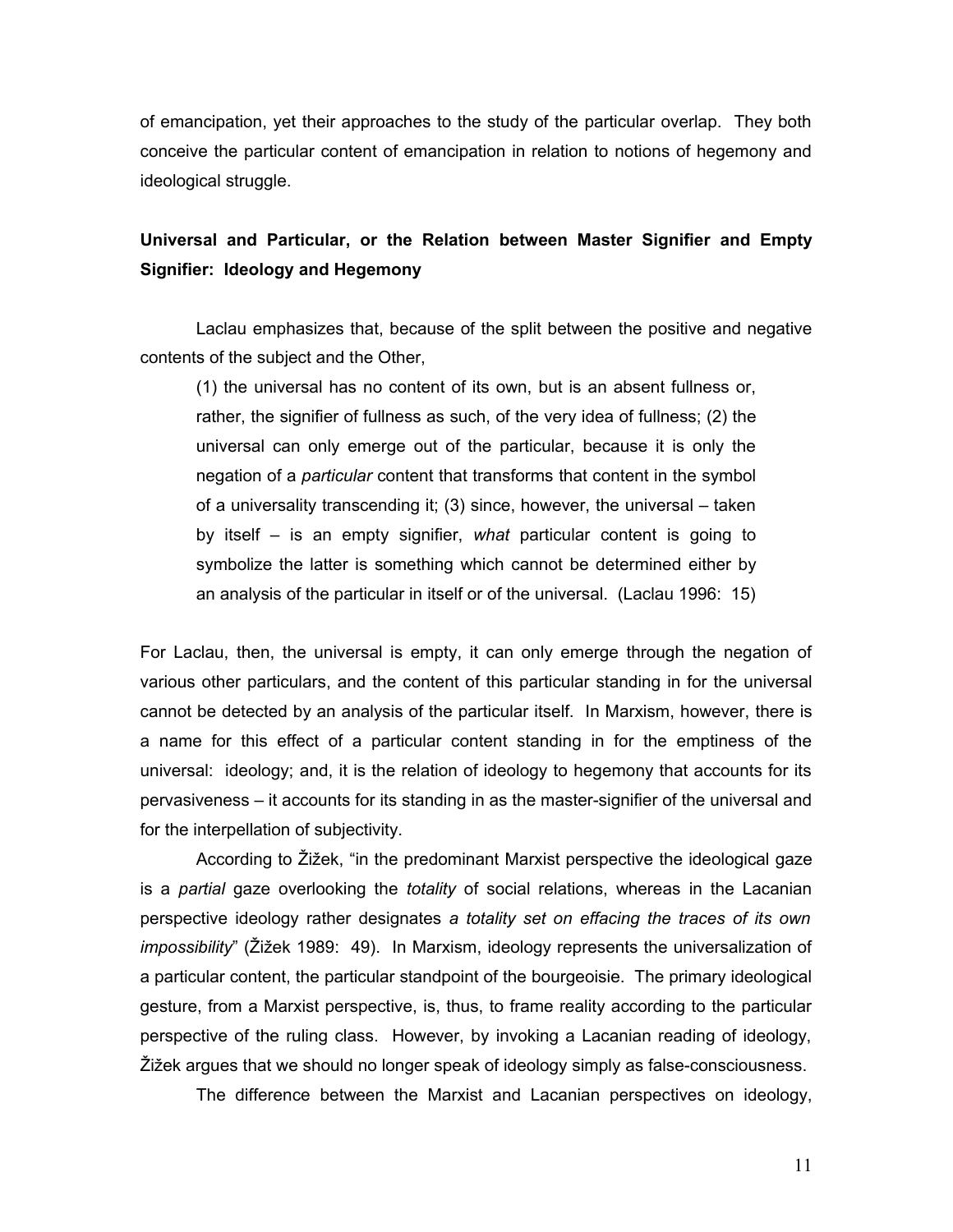according to Žižek, corresponds to the difference between the Marxist and Freudian notions of fetish: "in Marxism a fetish conceals the positive network of social relations, whereas in Freud a fetish conceals the lack ('castration') around which the symbolic network is articulated" (Žižek 1989: 49). In Marxism, false-consciousness designates the veiling of the actually knowable relations of exploitation. Here, the particular content of bourgeois ideology – the ideology of the ruling class – universalizes the claim against the oppressed (proletariat) class. Marxist false-consciousness is therefore akin to the Marxist concept of fetishism. The commodity, the object, reifies the positive social relations of production, concealing the processes of exploitation. A fetish for Freud, however, stands in for something that, in a sense, never was: the impossible 'Thing'.

In the Lacanian sense, then, the phallus signifies the symbolic network that conceals the lack of the real. It is in this sense that Žižek argues that ideology is "a fantasy-construction which serves as a support for our 'reality' itself: an 'illusion' which structures our effective, real social relations and thereby masks some insupportable, real, impossible kernel" (1989: 45). Here, Žižek credits Laclau and Mouffe for conceiving the real as an antagonism – that is, "a traumatic social division which cannot be symbolized" (Ibid). So, in contrast to the division between ideology (illusion; falseconsciousness) and reality, Žižek argues that ideology is, in fact, the support of reality. The ideological field is, therefore, structured around the lack of the real. It is here that we begin to understand the affinity between ideology and the Lacanian notions of fantasy and *objet a* in Žižek's argument.

The Lacanian *objet a* – the object cause of desire – represents both the impossible real object of desire (phallus) and that which temporarily stands in to hide this impossibility. It is both that which stands in to mask the lack, and the empty signifier that *is* the lack itself. It is, in fact, with the status and content of the Lacanian *objet a* that we begin to see the split between Laclau and Žižek. For Laclau, the logic of hegemony and the logic of the Lacanian *objet a* overlap: they both "refer to a fundamental ontological relation in which fullness can only be touched through a radical investment in a partial object – which is not a partiality *within* the totality but a partiality which *is* the totality" (Laclau 2006: 651).

As Žižek explains, the 'ideological field' is sustained, as Laclau and Mouffe argue, by 'nodal points' (the Lacanian *points de caption*, or quilting points), which structure the multitude of 'floating signifiers' into an apparently unified totality (Žižek 1989: 87). These nodal points fix the free-floating signifiers of meaning into a coherent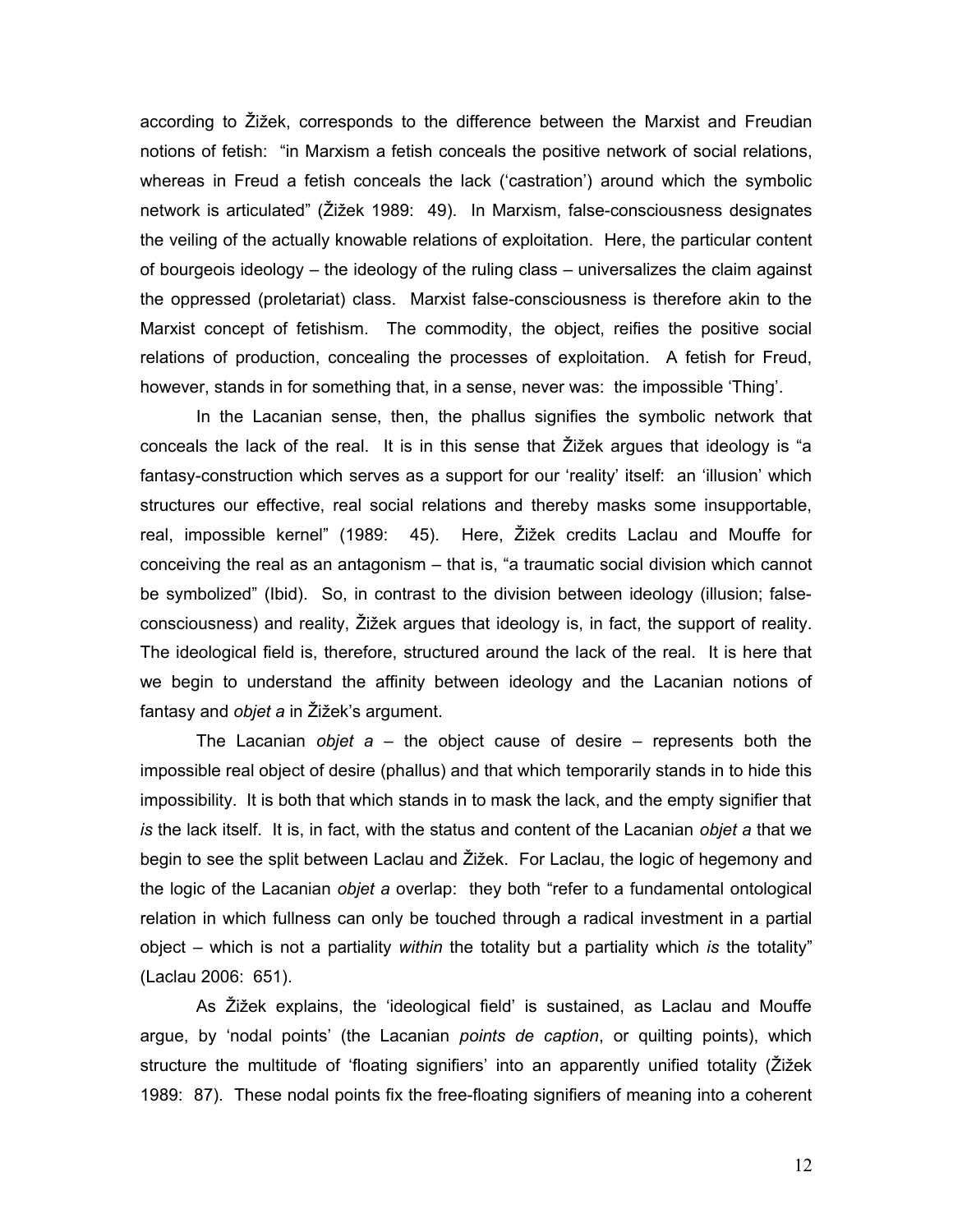totalization, into an ideological network of understanding. Thus, according to Žižek, *ideological struggle is the process of battling over which nodal points will come to fix the field of meaning* (Ibid: 88). Once fixed (and to be clear, this is a temporary fixing), *the elements of the ideological field relate back to each other through the nodal point*. This nodal point, according to Žižek, is the Lacanian master-signifier: "the signifier *for which* all the others represent the subject" (Žižek 2002a: 21). The *objet a*, then, according to Žižek, is thus the "real-impossible correlative" of the nodal points (Žižek 1989: 95).

As we have seen, Laclau equates the *objet a* with hegemony (or at least, he suggests that their logic overlaps). For Žižek, the struggle for hegemony is related to the fixing of the master-signifier – "What is at stake in the ideological struggle is which of the 'nodal points', *points de caption*, will totalize, include in its series of equivalences, these free floating elements" (Žižek 1989: 88); however, according to Laclau, the struggle for hegemony is, rather, related to an empty signifier: "a signifier without signified" (Laclau 1996: 36). Thus, on the one hand, we are dealing with a particular signifier, which secretly overdetermines the field of signification (master-signifier), while; on the other hand, we have an empty, universal signifier which lacks particular content (empty signifier). Empty signifiers represent the limits to any signifying system and signify the impossible fullness of the system (Laclau 1996: 37).

In the relation between master and empty signifiers, it could be argued that the ideological field is never closed; it never achieves fullness or totality. Both Laclau and Žižek agree that fullness is unachievable and, as Laclau argues, "it is only a retrospective illusion that is substituted by partial objects embodying that impossible totality" (Laclau 2006: 651). Hegemony, according to Laclau, is the process by which "a certain particularity assumes the representation of an always receding universality" (Ibid). In the struggle for hegemony, then, a particular/partial object comes to occupy the place of the impossible, universal fullness. He suggests that the struggle for hegemony is the process by which "various political forces can compete in their efforts to present their particular objectives as those which carry out the filling of that lack" (Laclau 1996: 44). Nevertheless, Laclau contends "There is, certainly, an anchoring role played by certain privileged discursive elements – this is what the notion of *point de caption* or 'Master-Signifier' involves – but this anchoring function does not consist in an ultimate remainder of conceptual substance which would persist through all processes of discursive variation" (Laclau 2000: 70-71).

In other words, in contrast to Žižek, the emancipatory subject, the particular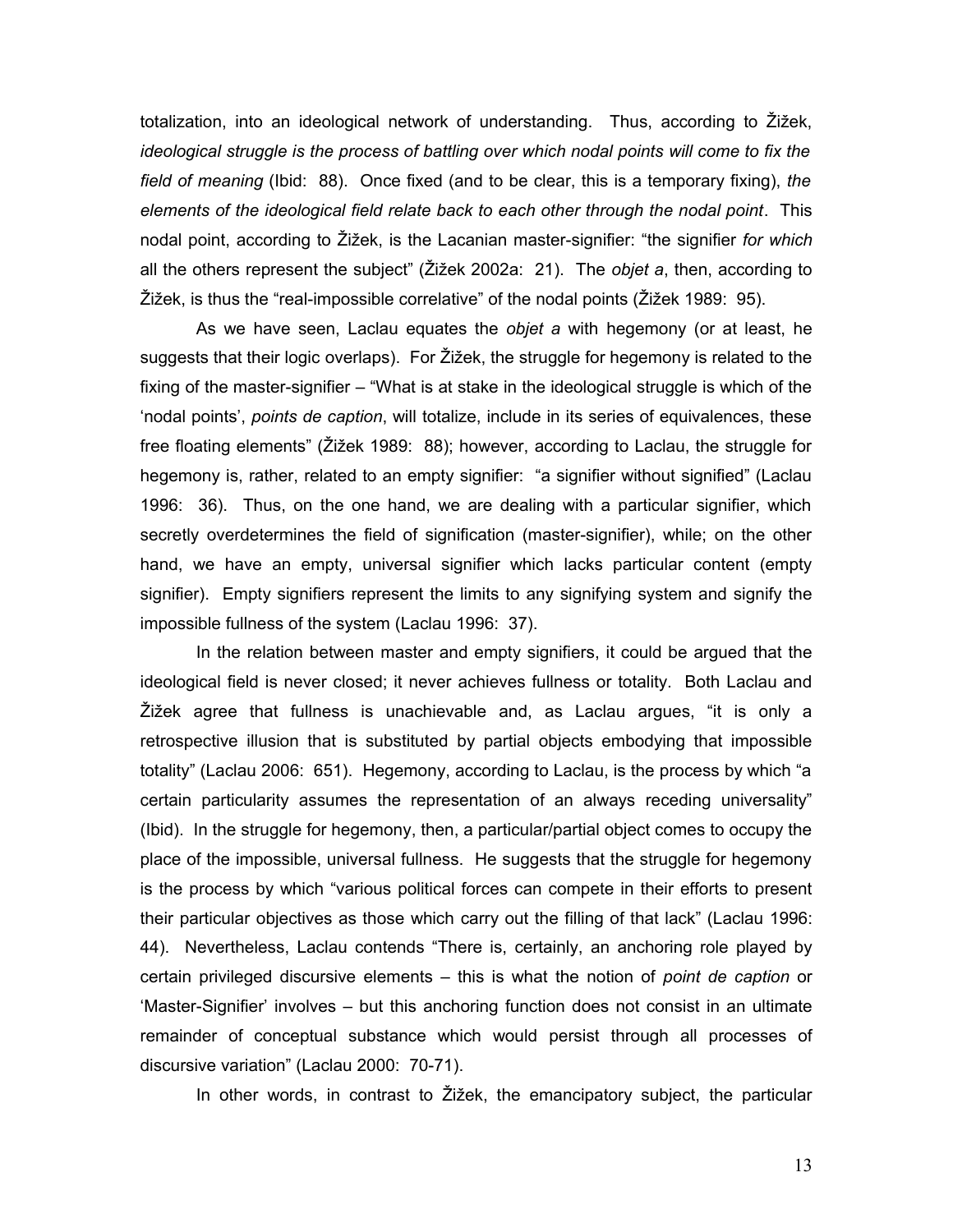struggle that represents the universal struggle against the oppressive regime is not, for Laclau, some indivisible remainder that pre-exists the emancipatory struggle. However, as we will argue presently, the remainder of which Žižek brings to the surface must be read *in relation to the 'promise'* of transparency that we have discussed as one of Laclau's dimensions of emancipation. *It is,* in fact*, the ideological fantasy of emancipation, as a form of reconciliation, which forms the basis of the promise of transparency*. The 'promise', however, is produced retroactively, as an anachronistic eschatology, which is part of the symptom of emancipatory struggle. In other words, if we begin with emancipation as central to antagonism, the chronology of cause and symptom must be reversed. The cause (the particular master-signifier – the emancipatory struggle) is in the present and the symptom is constructed retroactively to recreate the dichotomic dimension. The past is ontologically reconstructed with every new present. How and why the symptom is read in this way is central to the reading of emancipatory struggle in both the work of Laclau and Žižek. One begins with the desire for a particular object (emancipation) – an object which is central to hegemony – and, retroactively reconstructs the fantasy/illusion that structures her ideological reality.

#### **Reading Time Backwards: An Anachronistic Eschatology**

The project of emancipatory struggle has as its aim the production of transparency by radically transforming the ground. However, as we have seen, this becomes problematic since, by transforming the ground, the dichotomic and holistic dimensions are, thereafter, also transformed, thus rendering the promise of transparency irrational. In any emancipatory struggle, the pre-existence of the group that requires emancipation authenticates and authorizes the struggle itself. As such, the enemy is constructed as something that alienates subjects from their 'true' nature. If radical emancipatory politics are to maintain the central antagonism, and evade the problems of messianic readings of emancipation, it is necessary to abandon a forward-looking eschatology of the 'promise'. However, the 'promise' of emancipation is still a central structuring feature of emancipatory struggle.

Against the classical Marxist understanding of ideology, as Žižek argues, we are no longer dealing with a distinction between reality and false-consciousness. Rather, we are dealing with ideology as the very foundation of our reality. Ideology, he argues, "is not a dreamlike illusion that we build to escape insupportable reality; in its basic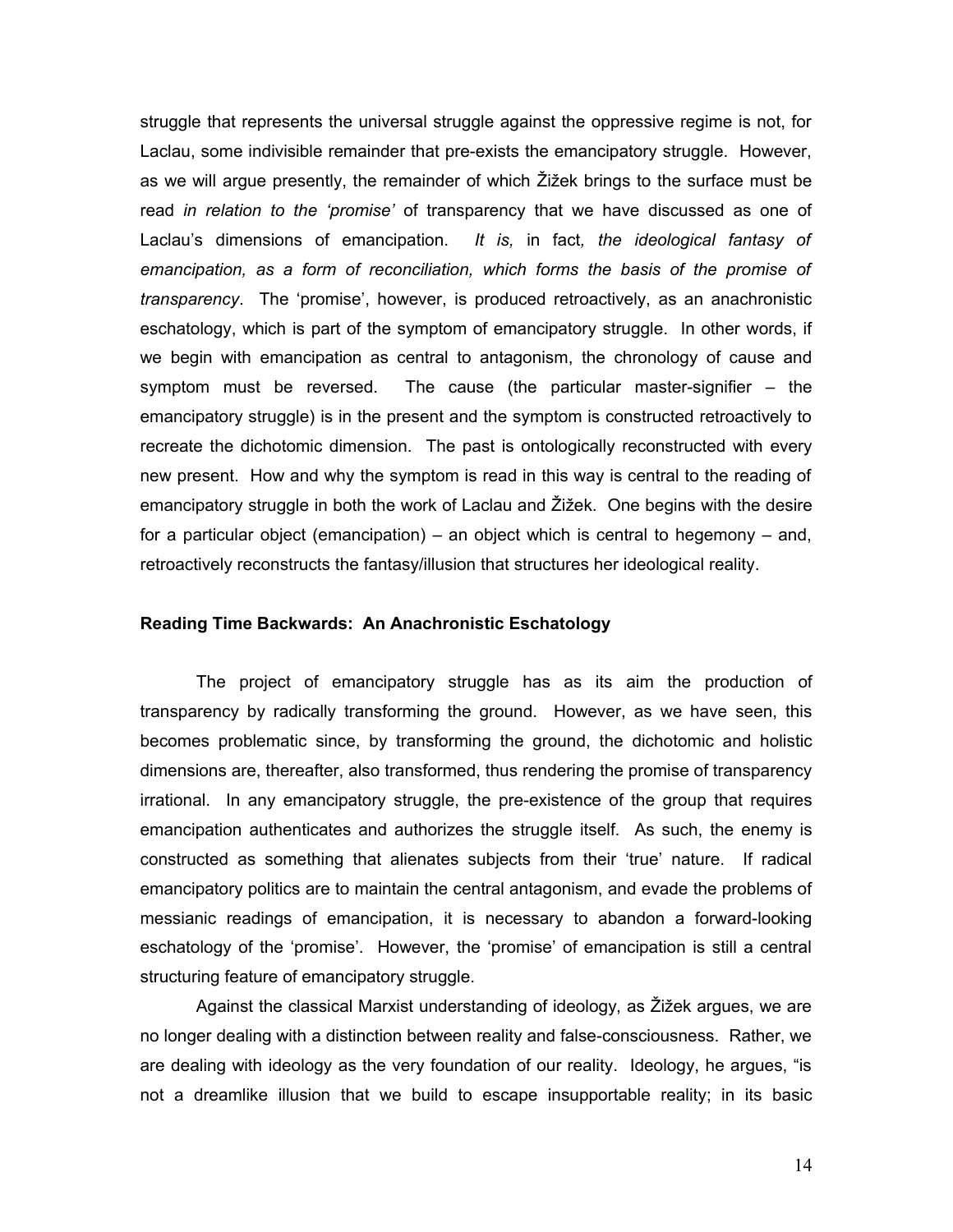dimension it is a fantasy-construction which serves as a support for our 'reality' itself" (Žižek 1989: 45). As a support of our reality, then, the 'promise' of future emancipation must logically correspond to the 'fantasy-construction', which is a support of reality, or 'ground'. Thus, not only does the 'emancipatory moment' alter the ground, it also retroactively transforms the very fantasy-construction that supports reality. In other words, as a symptom of emancipation, we do not arrive at transparency, instead a new fantasy is constructed: *a new fantasy of origins and emancipation*. 8

In his reading of Derrida's *Specters of Marx* (1994), Laclau asserts that "full reconciliation" (of subject/object; self/Other; species being, etc.) is impossible (Laclau 1996: 69). The promise of reconciliation, in other words, the promise of transparency, of society ever being complete, is not achievable. What we are left with, then, is the 'structure of promise' (Ibid: 74). The point, according to Laclau, is to imagine emancipation without the messianic, without "a pre-given promised land, without determinate content" (Ibid).

In traditional Hegelian-Marxism, history is read as a dialectical process leading towards some promised end point: the Absolute Idea or proletarian socialism, which will signal the 'end of ideology' or the 'end of history', or as Žižek points out, what Walter Benjamin referred to as the "Messianic moment", which he defined as "dialectics at a standstill" (Žižek 2002b: 7). What Laclau proposes, in a sense, is to maintain the 'structure of promise' without the actual content of the promise. Therefore, the realization of emancipation is simply the re-construction of the messianic. *The promise of messianic time is the symptom of emancipation, read backwards*.

Žižek explains that, for Lacan, the meaning of the symptom is constructed retroactively. It is constructed in the process of analysis, which produces its truth; the analysis is "the signifying frame which gives the symptoms their symbolic place and meaning" (Žižek 1989: 56). Every moment of emancipation thus produces a new master-signifier and "changes retroactively the meaning of all tradition, restructures the narration of the past, makes it readable in another, new way" (Ibid). It is only through the intervention of the emancipatory struggle that the past gains its meaning. This is the reason why the *objet a* is both true and false: it is true in the sense that the promise is the necessary object driving emancipatory struggle; it is false in the sense that it was always an impossible object. The promise is the fantasy-construction that supports the reality of the struggle. This is why Žižek relates ideology to the Lacanian formula for fantasy: \$<>a. The split subject produces its identity by way of the fantasy, as the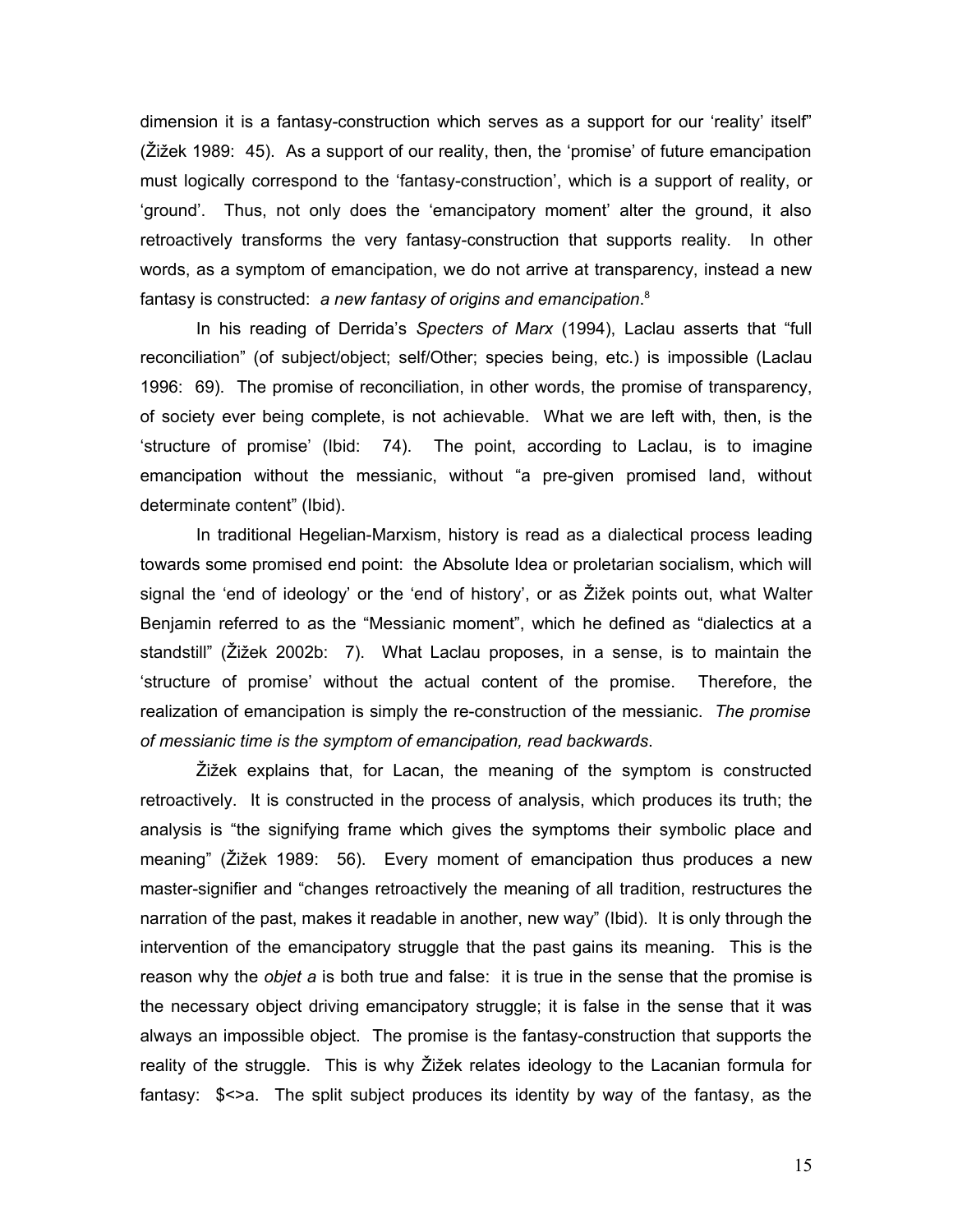ideological support for reality, which is retroactively constructed in relation to the particular content of the *objet a*, which, for Laclau, overlaps with the logic of hegemony.

Although Laclau and Žižek appear to share the logic of messianic time, as a retroactive reading of the promise – of the messianic – which ultimately maintains antagonism, they differ on the character of the emancipatory subject  $-$  the subject(s) who is(are) responsible for emancipation – and on the ethics of emancipation. This is because they differ on the content of the particular political hegemony of the Left, the particular content of emancipation and antagonism, on the master-signifier, and therefore, on the grounds for emancipation. Therefore, *each conceives of a different ethics of emancipation*. Because they differ on the particular content of emancipation they read emancipation backwards in different ways and find different symptoms of emancipation. The problem, then, is not with the structure of the narrative of emancipation, but with the characters and their modes of reconciliation.

#### **Martians and Martian Value**: **Act Vs. Demand**

For Laclau, "the minimal unit in our social analysis is the category of demand" (Laclau 2006: 654). Social analysis, according to Laclau, "presupposes that the social group… should be conceived as an articulation of heterogeneous demands" (Ibid). All demands, according to Laclau, start as *requests* and, when demands are not met by those in power, they become *claims*. Thus,

the frustration of an *individual* demand transforms the request into a claim as far as people see themselves as bearers of rights that are not recognized… But if the equivalence between claims is extended… it becomes far more difficult to determine which is the instance to which the claims are addressed. *One has to discursively construct the enemy* [emphasis added]… and, for the same reason, the identity of the claimers is transformed in this process of universalization of both the aims and the enemy… Once we move beyond a certain point, what were requests *within* institutions become claims addressed *to* institutions, and at some stage they become claims *against* the institutional order. When this process has overflown the institutional apparatuses beyond a certain limit, we start having the people of populism. (Laclau 2006: 655)

Thus, for Laclau, demand – or 'social demand' – is that which produces hegemony amongst the various groups with claims against the institutional order. 'Demand' constructs a 'logic of equivalences', which are measured against a master-signifier that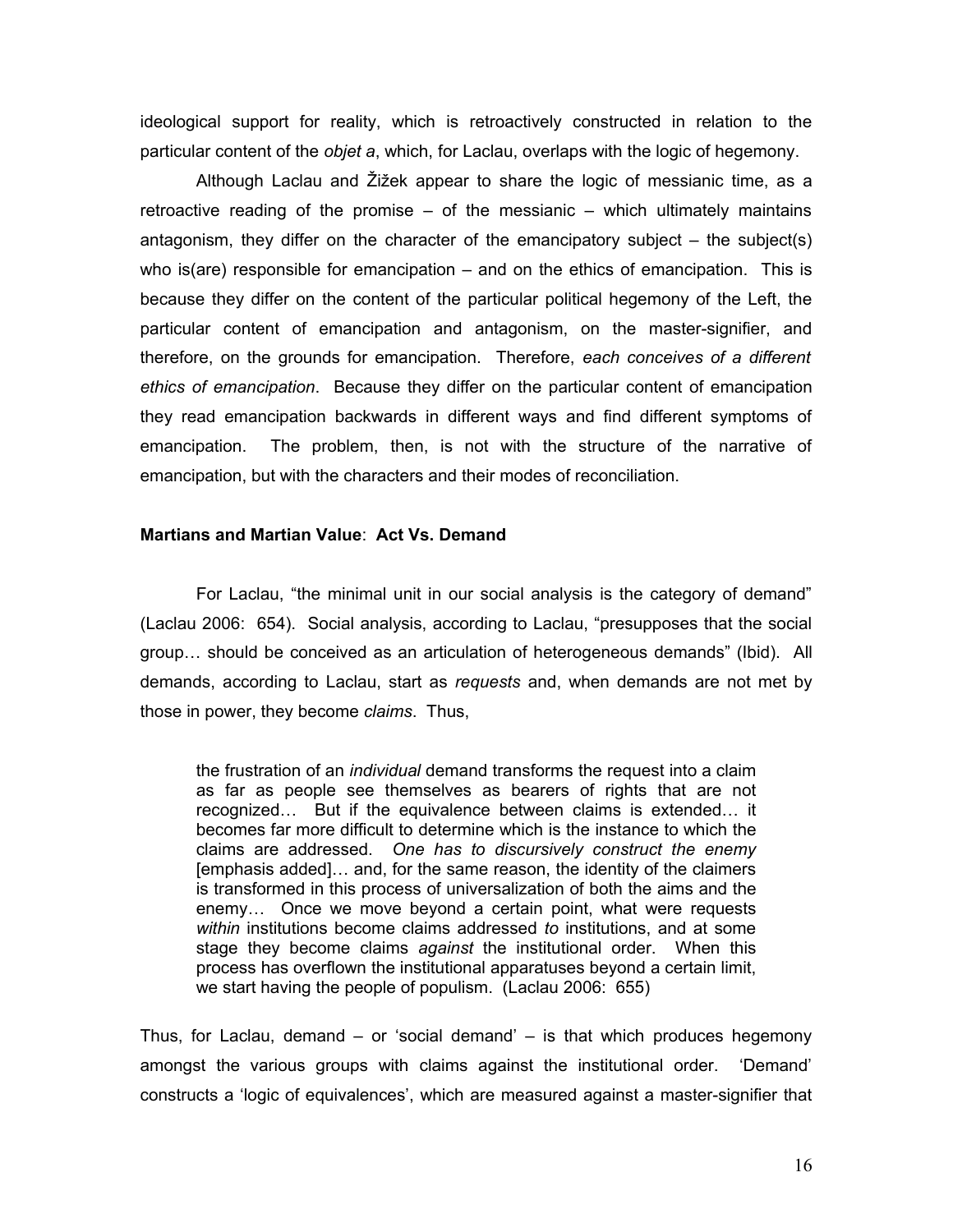has never existed before. It is, ultimately, something new that fills in the lack of the empty signifier. 'Demand', thus, re-orders the coordinates of emancipation and constructs a new master-signifier for the promise of emancipation. By conceiving 'demand' as the minimal unit of social analysis, Laclau is also asserting that the emancipatory subject is not some specific group that pre-exists the emancipatory struggle, such as the *proletariat*. 'Demand', instead, produces a populist coordination of those who are the 'part of the no-part': the *lumpenproletariat*, or the absolute 'outsider' (Laclau 2005: 144).

Žižek, on the other hand, conceives of the ethics of emancipation through the 'act'. This concept is somewhat problematic since an 'act' is never perceived by the subject or by the big Other (the symbolic order). It remains outside the field of acceptable actions and its meaning is only retroactively constructed. As Žižek asserts, "one should assume that the revolutionary *act* is not covered by the big Other" (Žižek 2006c: 189). This is one reason why Laclau accuses Žižek of "waiting for the Martians" (Laclau 2005: 232). According to Laclau, it is impossible for Žižek's ideal political actor – the proletariat – to effectively produce the universality to come that it promises since, like the Martians, we are never sure if it truly exists.

However, one reason why Žižek prefers 'act' to 'demand' has to do with his understanding of the Leninist notion of *Augenblick*: "the unique chance of a revolution" (Žižek 2006c: 188). He equates Laclau's approach with what Lenin referred to as 'opportunism'. Essentially, his argument is that "those who wait for the objective conditions of revolution to arrive will wait forever" (Ibid: 189). According to Žižek, then, Laclau's thesis is "that since Martians are impossible but necessary, in the process of hegemony an empirical social element is invested with Martian value." Therefore, Žižek asserts, "the difference between us must be that I (supposedly) believe in real Martians, while he knows that the place of Martians is forever empty" (Ibid: 191). The element of hegemony in Laclau's populism is always vacant, waiting to be occupied by some lacking value. For Žižek, the value is already present in class struggle.

Class struggle, for Žižek,

functions as a device that enables us (1) to account for the very changes in focus of emancipatory struggle (in my [Žižek's] view, the very shift from the central role of the classic working-class economic struggle to an identity politics of recognition should be explained through the dynamics of class struggle) and (2) to analyze and judge the concrete political content and stakes of different struggles. (Žižek 2006b: 193-194)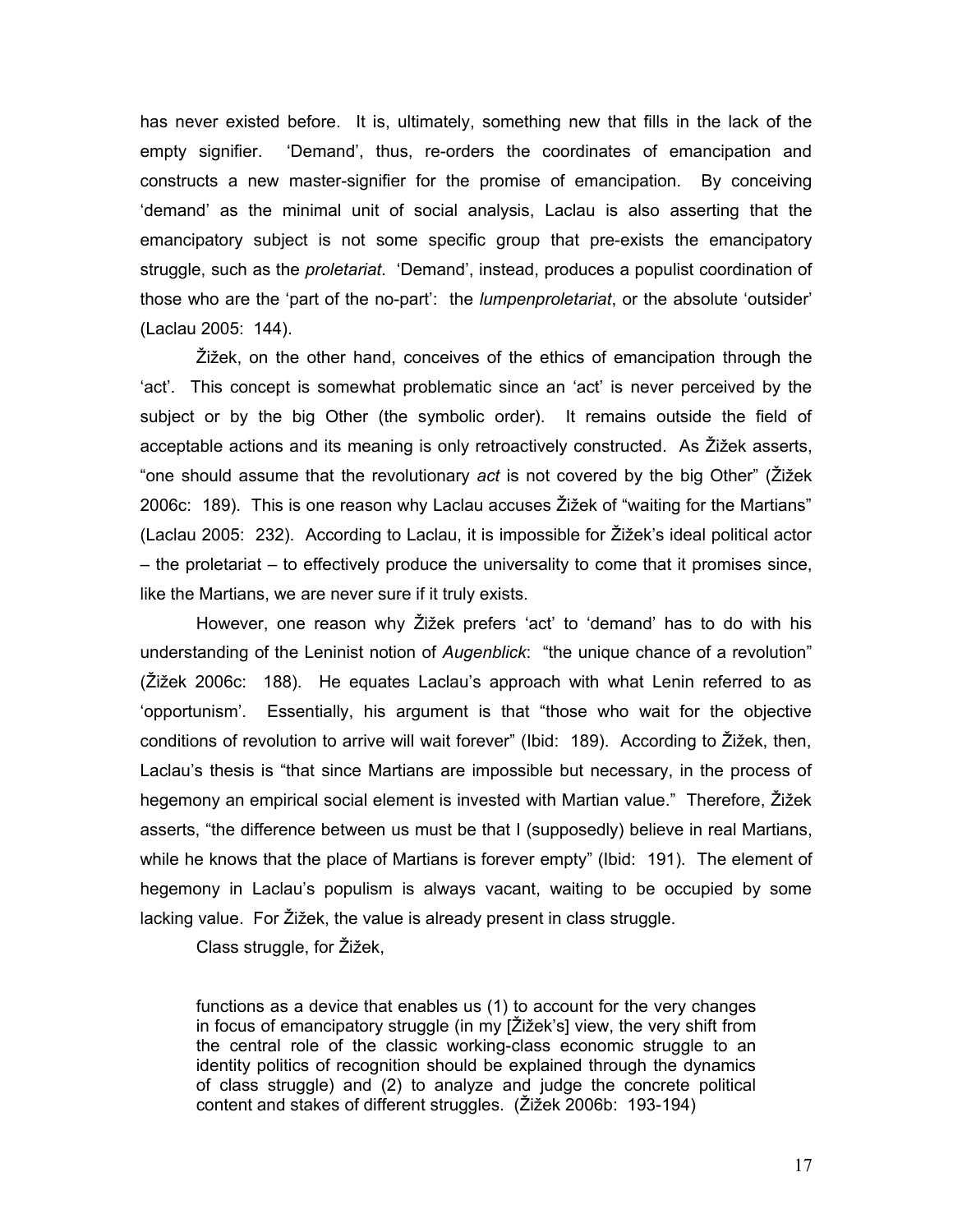As the master-signifier of emancipatory struggle, class struggle is, thus, the overdetermining principle and not the actual content (Žižek 2006b: 193) against which the various other struggles are measured, recognized and evaluated: the 'indivisible remainder' against which identity is discursively constructed.

In contrast to Laclau's 'demand, an 'act', according to Žižek, "redefines the very contours of what is possible (an act accomplishes what, within the given symbolic universe, appears to be 'impossible', yet it changes its conditions so that it creates retroactively the conditions of its own possibility)" (Žižek 2000: 121). An act changes "the very terrain that made it unacceptable" (Žižek 2000: 122) and "transforms the very coordinates of the disavowed phantasmatic foundation of our being" (Žižek 2000: 124). Žižek's assertion that class struggle is the principle overdetermining element of emancipatory struggle thus serves a strategic function of legitimizing the 'act'. An 'act' is given legitimacy – it is transformed into the master signifier – by repositioning the ground on which it is authorized.

On the one hand, an 'act' is problematic since we can never know ahead of time what it will look like. However, on the other hand, the problem with Laclau's account of 'demand' is that, if it starts off as a claim that individuals are "bearers of *rights* [emphasis added] that are not recognized" (Laclau 2006: 655), we move from a politics of exclusion to a politics of inclusion, which ultimately legitimizes the ideological fantasy of the dominant symbolic order. 'Demand' assumes that the dominant institutional order is capable of satisfying the claims of the 'people' by including them in its matrix of recognition. If the 'rights' that are being sought are already assumed by the big Other, the symbolic order, then 'demand' does not preserve the element of antagonism. What should be aimed towards is, not the elimination of exclusion by way of inclusion, but a transformation of the ground that maintains the antagonism. So, in the end, we are faced with a dilemma: is it more effective to work towards emancipation within the symbolic network or must we rely on individual 'acts' that are always outside the symbolic network? If we follow the logic of the former there is the difficulty of evading the dominant order while simultaneously working within its very matrix, however; the latter solution leaves us without any concrete, knowable resolution.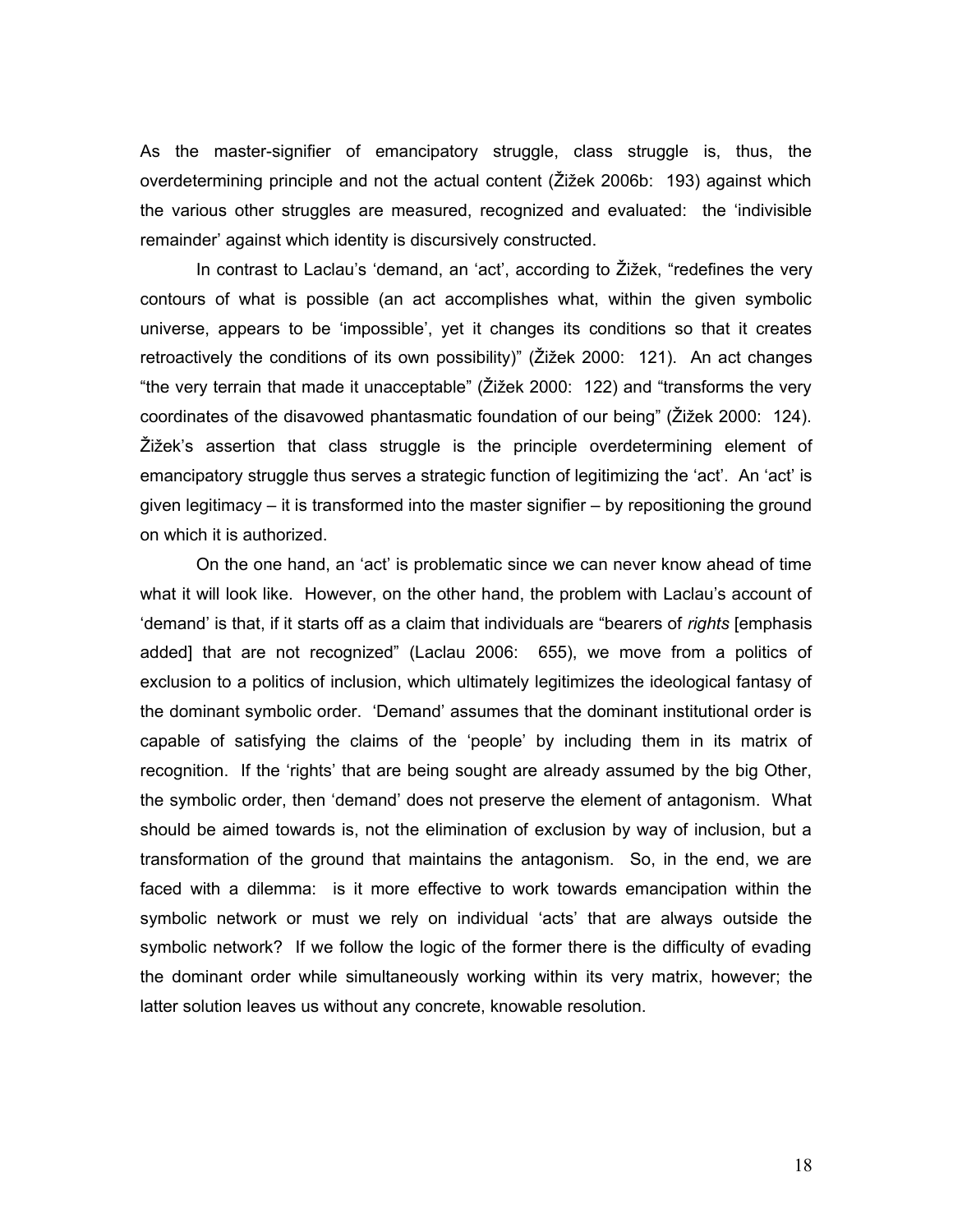#### **Conclusion**

Although the opposition between Laclau and Žižek on the topic of emancipatory politics still leaves us without a concrete answer to the question of popular mobilization on the Left, their approach still provides us with a renewed methodology for undertaking ideological critique. While Laclau presents us with the social elements requiring transformation – essentially, the meaning and implications of emancipation – Žižek, with reference to Laclau and Mouffe, provides us with a Lacanian reading of ideology that avoids the messianic promise of Hegelian-Marxism. What we can discern from this model is that appeals to naturalism – or a mythical primacy of alienation (either as the divide between subject and object, in the Hegelian-Marxist sense, or as the split between subject and the Other, in the Lacanian sense) – are the necessary, although illusory, requirements of any ideological field. Ideology, and not 'demand,' however, is still our "minimal unit of social analysis", the study of which has been renewed by the coordinates of Laclau and Žižek's investigation of emancipatory politics. Laclau's concept of 'demand', conversely, cannot be our minimal unit of analysis since it is still accounted for by the ideological field, by the symbolic order. In other words, the dominant order already conditions the grounds upon which appeals against it are made. It sets the stage for what it is said to inhibit.

Any reading of emancipatory politics must therefore be conducted against the context of the symbolic order structuring reality and the fantasy-construction on which it is based. Claims against the dominant order must be viewed as relative to the hegemony of the dominant order, which secretly accounts for these claims. If anything, the relation of master-signifier to the *objet a*, and the fantasy-construction (\$<>a), highlights the function of ideology in emancipatory politics. For example, with regards to Marx's conception of species being – that it is human nature to create and be productive – we see the same 'natural' appeal to freedom present in the utopian ideal of communism as that which is present in liberal capitalism: the withering away of the state (and here we are faced with the opposition between state of nature/state of culture – the dichotomic and holistic dimensions of emancipation as they are perceived by the dominant order).

As Žižek argues, ideology only really takes hold "when even the facts which at first sight contradict it start to function as arguments in its favour" (Žižek 1989: 49). Appeals to any state of nature that is inhibited by the oppressive regime, therefore, runs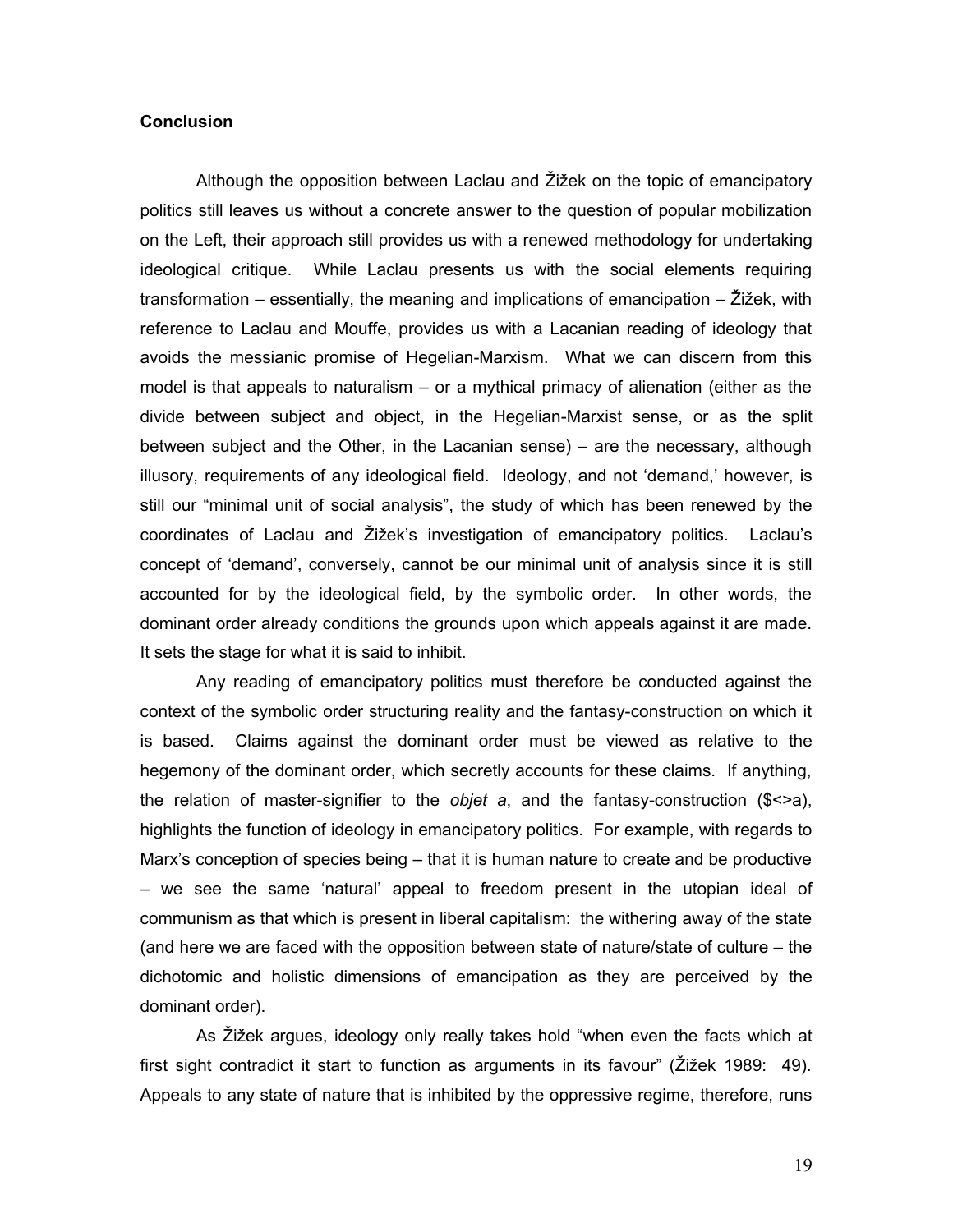the risk of essentializing, the grounds of exclusion and inclusion. The point of the 'act', and emancipatory politics in general, is, thus, not to essentialize that which is being inhibited, but *to recreate utopia as something that is impossible but necessary*.

#### **Notes:**

<sup>1</sup> Many thanks to Prof. Colin Mooers for his time and assistance in preparing this manuscript.

 $2$  On this subject, Ernesto Laclau asserts that, in Marxism "the condition for the proletariat to be the agent of a global emancipation was that it had no particular interests to defend, because it had become the expression of pure human essence… Today, on the contrary, we tend to speak of emancipation*s* (in the plural), which start from a diversity of social demands, and to identify democratic practice with the negotiated consensus among a plurality of social actors" (Butler et al. 2000: 7-8). Chantal Mouffe, likewise, argues, "we have to break with rationalism, individualism, and universalism [of either liberal democracy or class struggle]. Only on that condition will it be possible to apprehend the multiplicity of forms of subordination that exist in social relations and to provide a framework for the articulation of the different democratic struggles – around gender, race, class, sexuality, environment and others" (Mouffe 1993: 7).

<sup>3</sup> While radical politics avoids claims towards origins (such as Marx's species being) and utopian eschatology (such as the Hegelian Absolute or proletarian socialism), antagonism still seems to support an unsupportable essence: *différence* for Derrida, or the split/barred subject for Lacan.

<sup>4</sup> This is, in fact, how Marx perceived the *lumpenproletariat*: In *The Eighteenth Brumaire of Louis Bonaparte*, he discusses how the bourgeoisie had on its side "the finance aristocracy, the industrial bourgeoisie, the middle class, the petty bourgeois, the army, the *lumpenproletariat* [emphasis added] organised as the Mobile Guard, the intellectuals, the clergy and the rural population" against the *June insurrection*. "On the side of the Paris proletariat," Marx points out, "stood none but itself" (Marx 1994: 194).

<sup>5</sup> In accordance with this, as Chantal Mouffe notes, "far from having produced a smooth transition to pluralist democracy, the collapse of Communism seems, in many places, to have opened the way to a resurgence of nationalism and the emergence of new antagonisms." Rather than producing a chain of equivalences between various particular cultures and nationalisms, "we are witnessing an explosion of particularisms and an increasing challenge to Western [liberal democratic] universalism" (Mouffe 1993: 1). The point emphasized by Laclau and Mouffe is that society is impossible because the various positive aspects of particular identities exist in an antagonistic, differential relationship to each other.

 $6$  To explain what this means for political struggle, Žižek provides the example of the Romanian overthrow of Ceausescu, in 1989, where the image of "the rebels waving the national flag with the red star, the Communist symbol, cut out, so that instead of the symbol standing for the organizing principle of national life, there was nothing but a hole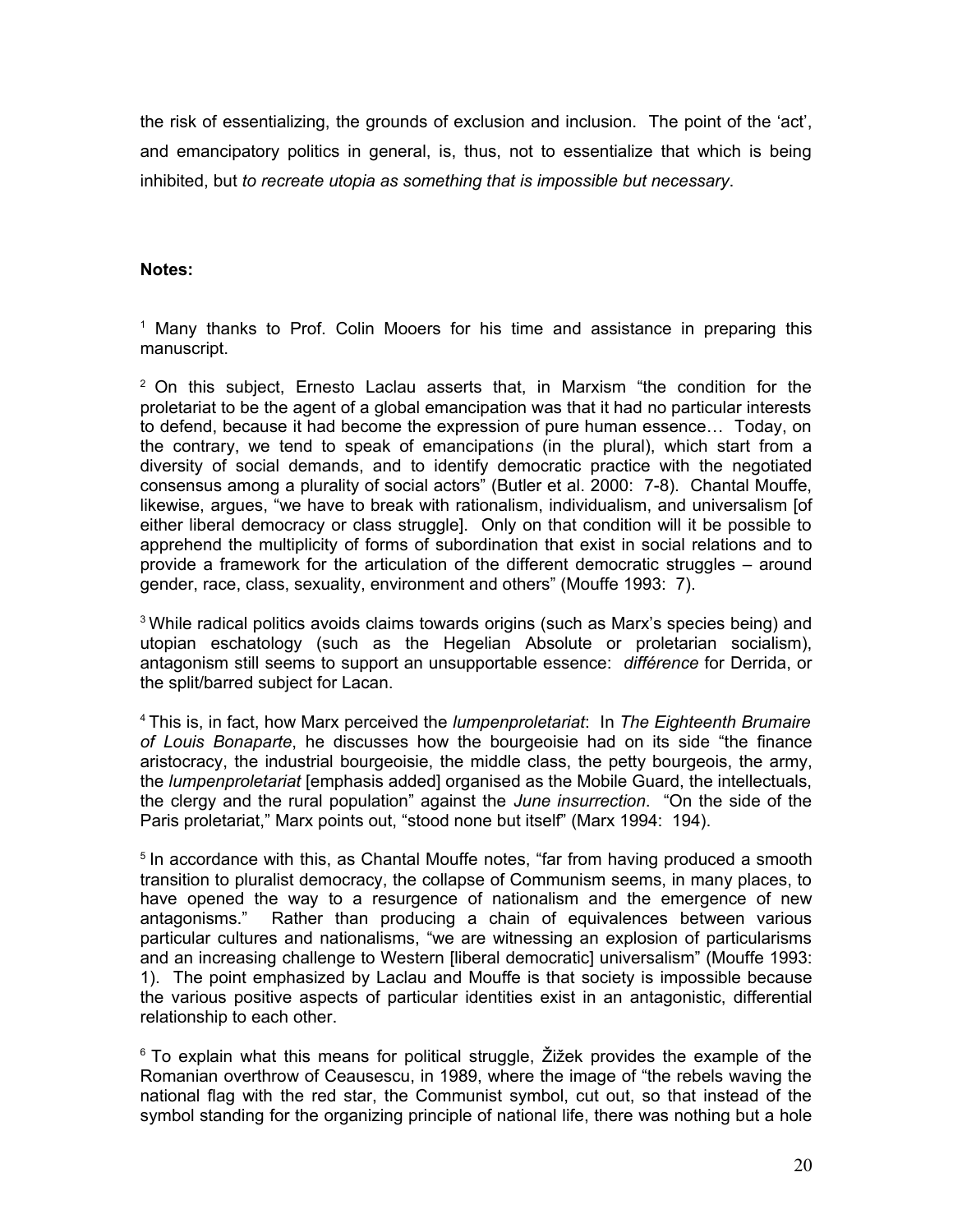in its centre" represents a transitional phase, where the old master-signifier was losing hegemonic power, having not yet been replaced by a new one (Zizek 1993: 1).

 $^7$  According to Žižek, "When we are dealing with the today's Left, we should always bear in mind the Leftist narcissism for the lost Cause, best characterized as the inversion of Talleyrand's well known cynicism: when, while at dinner, he overheard the sounds of a street battle, he commented to his companions at the table: 'You see, our side is winning!' Asked 'Which side?', he answered: 'We'll know tomorrow, when we find out who won!' The Leftist nostalgic's attitude is: 'You see, our side is losing!' 'Which side?' 'We'll know tomorrow, when we find out who lost!'" (Žižek 2002b: 53n).

<sup>8</sup> To use one of Žižek's examples from film, in *The Matrix* (1999), once Neo is pulled out of his 'illusory' reality, once he is emancipated, the fantasy-construction of his origins are radically altered, however; he is presented with a new emancipatory struggle, a new antagonism, against which his identity, his subjectivity is measured (see *The Pervert's Guide to Cinema* (2006)). The fantasy is not eradicated; its coordinates are simply replotted. He does not emerge from fantasy into reality. Instead, he emerges from one fantasy-construction of reality into another.

## **References**

Butler, J., E. Laclau and S. Žižek. 2000. *Contingency, Hegemony, Universality: Contemporary Debates on the Left*, London and New York: Verso.

Derrida, J. 1994. *Specters of Marx: the State of the Debt, the Work of Mourning, and the New International*, New York: Routledge.

Lacan, J. 1977. *The Four Fundamental Concepts of Psychoanalysis*, New York and London: W.W. Norton & Company.

Laclau, E. 1996. *Emancipation(s)*, London and New York: Verso.

Laclau, E. 2000. "Identity and Hegemony: The Role of Universality in the Constitution of Political Logics." In Judith Butler et al., *Contingency, Hegemony, Universality: Contemporary Dialogues on the Left*, London and New York: Verso.

Laclau, E. 2005. *On Populist Reason*, London and New York: Verso.

Laclau, E. 2006. "Why Constructing a People Is the Main Task of Radical Politics," *Critical Inquiry*, 32(4): 646-680.

Laclau, E and Chantal Mouffe. 2001. *Hegemony and Socialist Strategy: Towards a* Radical Democratic Politics. 2<sup>nd</sup> Ed, London and New York: Verso.

Marx, K. 1994. *Selected Writings*, Indianapolis and Cambridge: Hackett.

Mouffe, C. 1993. *The Return of the Political*, London and New York: Verso.